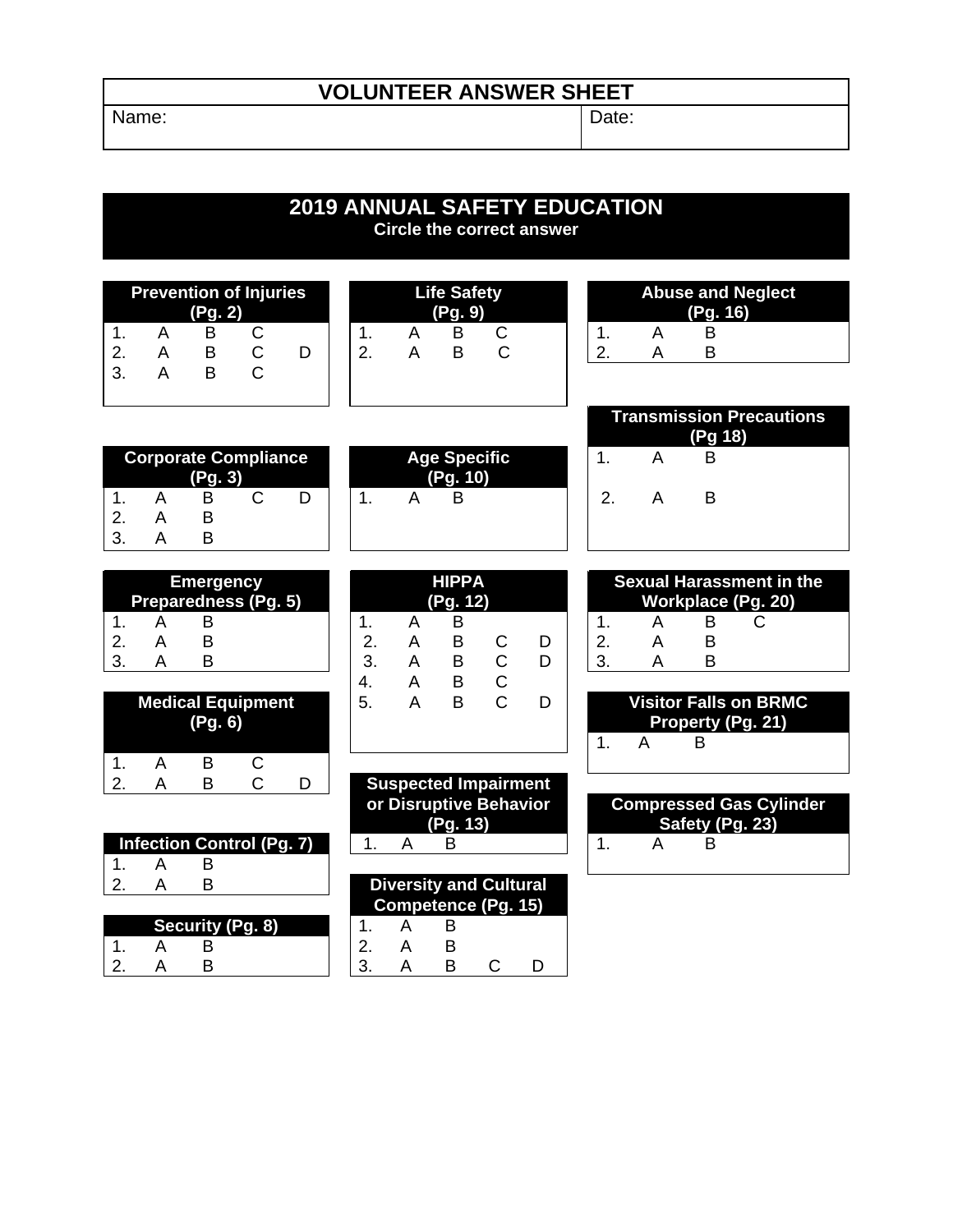

# 2019 "MANDATORY EDUCATION AND TRAINING"

MEAT

*In order to satisfy your annual requirements, please read the sixteen (16) sections and answer the questions on the insert provided to you and return to your manager. If you have any questions while reading the newsletter or taking the quiz, please contact the individual listed in that particular section or your immediate manager.* 

## **PREVENTION OF INJURIES**

- Keep the load close to your body
- Keep your head, shoulders and hips in a straight line
- Lift with your legs, not your back
- Avoid twisting as you lift
- Get assistance with lifting when needed
- Use lifting equipment when available

## **LIFTING SLIPS/TRIPS/FALLS**

- Wipe spills promptly
- Be observant of wet floors and icy parking lots
- Wear proper footwear
- Watch where you walk
- Report unsafe conditions immediately, i.e. spills, icy side walks etc.

## **SAFE DRIVING**

- Always wear your seat belt
- Allow ample time for road conditions
- Obey all speed limits
- Keep all windows free of frost, snow & ice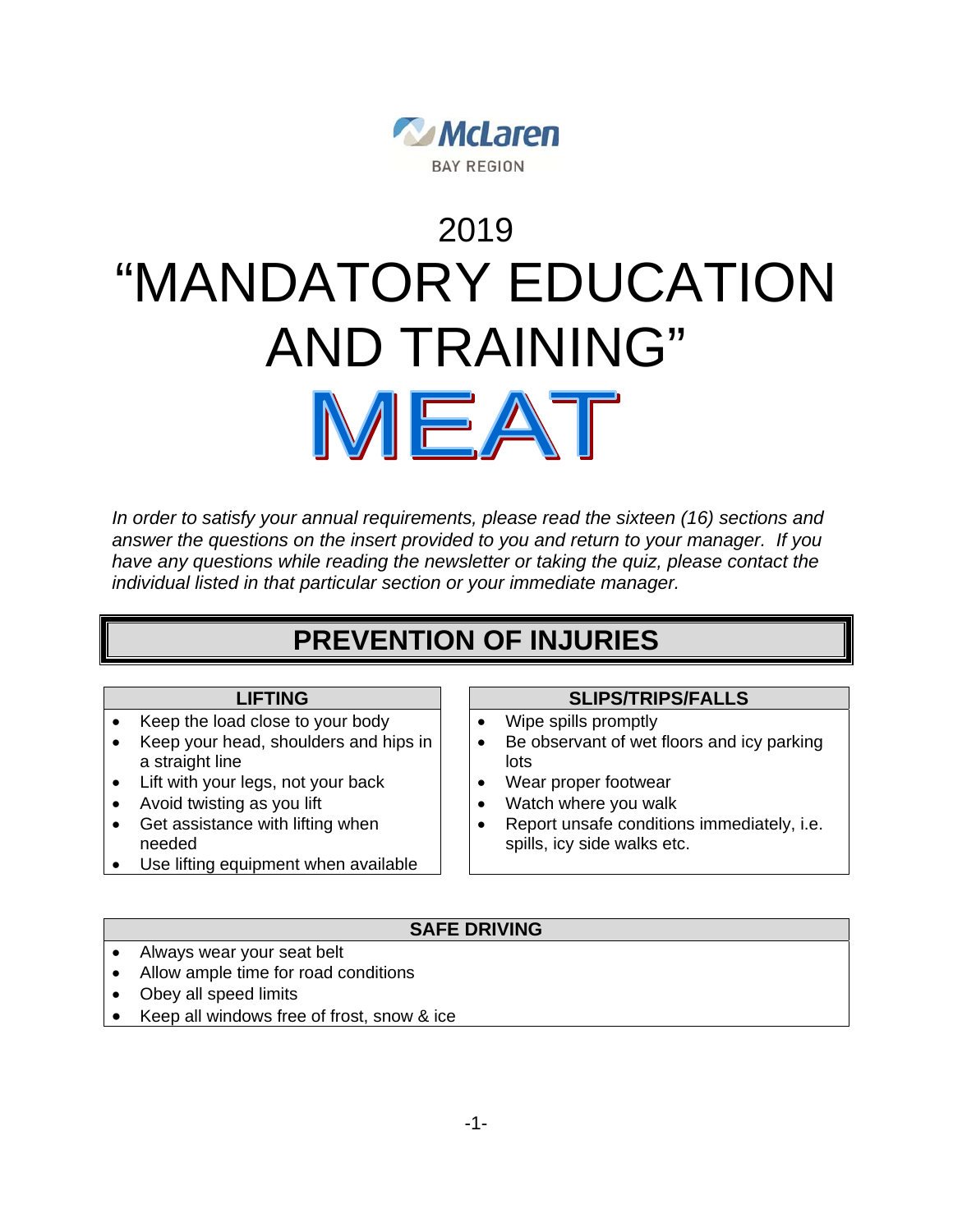

**REPORTING OF INJURIES**

- If you are injured while on duty report the injury immediately to your department/operation Manager/Supervisor. All injuries should be reported no matter how insignificant they may seem to you.
- The Manager/Supervisor, Employee Occupational Health Service or Human Resources will authorize initial medical examination/treatment.
- Document the injury by completing the employee section of the "Employee Report" form on McLaren Safety First as soon as possible or by the end of your shift.
- Document under anonymous.

To report an injury, unsafe condition, questions or concerns; contact Pat Adams, RN at 894- 3158.

## **QUESTIONS (PREVENTION OF INJURIES)**

- 1. **If you are injured at work what is the first thing you should do?** 
	- a. Report the injury immediately to your Manager/Supervisor
	- b. Keep working
	- c. Go home
- 2. **When you lift a patient, equipment, trash or a heavy object you should.** 
	- a. Keep the load close to your body
	- b. Lift with your legs, not your back
	- c. Get assistance with lifting when needed and/or use lifting equipment.
	- d. All of the above
- 3. **If you see a spilled liquid on the floor you should.** 
	- a. Walk around the spill so you do not fall
	- b. Wipe up the spill immediately
	- c. Call someone else to clean it up because it is not your responsibility.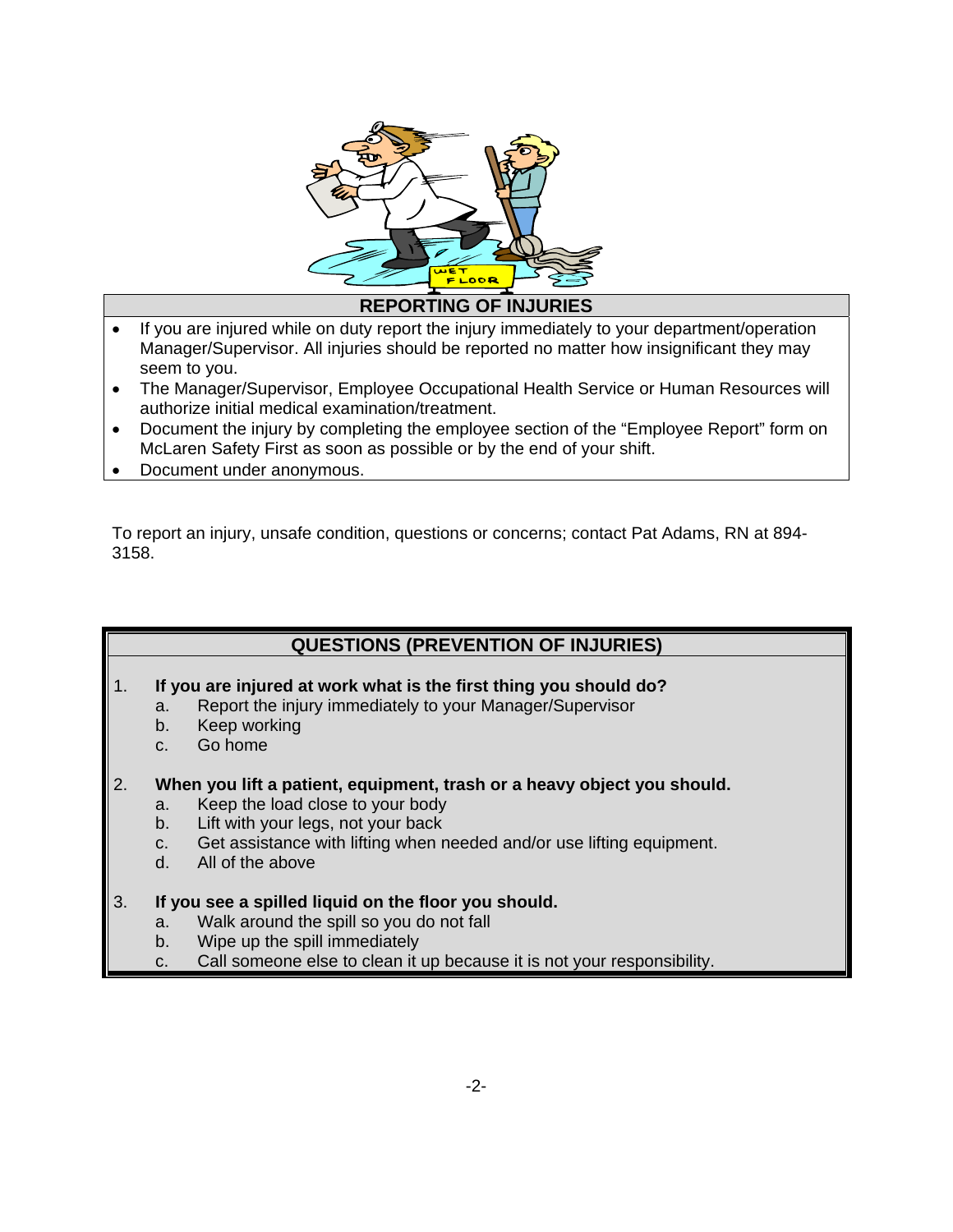## **CORPORATE COMPLIANCE**

McLaren Bay Region (MBR) is committed to conducting business in an ethical and legal manner. All employees or volunteers are expected to comply with applicable rules and regulations that guide us in addition to the standards outlined in the employee handbook and reflected in MBR policies and procedures.

**If you, as an employee or volunteer, have any questions or concerns about a behavior that you believe violates ethical or legal standards, those concerns must be reported.** MBR has provided several options for you. We encourage you to speak with your supervisor first; however, this is not a requirement. You may choose to speak with someone else in management, a compliance representative, any member of the Core Compliance Team, the Corporate Compliance Officer, or call the compliance hotline at **894-3945** to report anonymously.

Under no circumstances will any person who reports a possible violation in "good faith" be subject to reprisal. As an employee or volunteer you have an obligation to report any suspected problems. In fact, if you witness or have knowledge of unethical or illegal behavior and do not report it, you may be subject to disciplinary action including possible termination.

It is a serious violation of MBR's policy to deliberately make a false accusation with the intent of harming or retaliating against another individual and is subject to disciplinary action up to, and including termination.

|                | <b>QUESTIONS (CORPORATE COMPLIANCE)</b>                                                                                                                                                                    |  |  |  |  |
|----------------|------------------------------------------------------------------------------------------------------------------------------------------------------------------------------------------------------------|--|--|--|--|
| $\mathbf{1}$ . | If I saw something that I thought was wrong, who do I call?<br>My mother<br>a.<br>b<br>Judge Judy<br>Supervisor, compliance representative, Compliance Officer, or hotline<br>C.<br>d.<br>All of the above |  |  |  |  |
| 2.             | If I report something suspicious I will get in trouble if my suspicion turns out to be<br>wrong.<br>True<br>a.<br>False<br>b.                                                                              |  |  |  |  |
| 3.             | I may be subject to disciplinary action if I don't report a violation of the law.                                                                                                                          |  |  |  |  |

- a. True
- b. False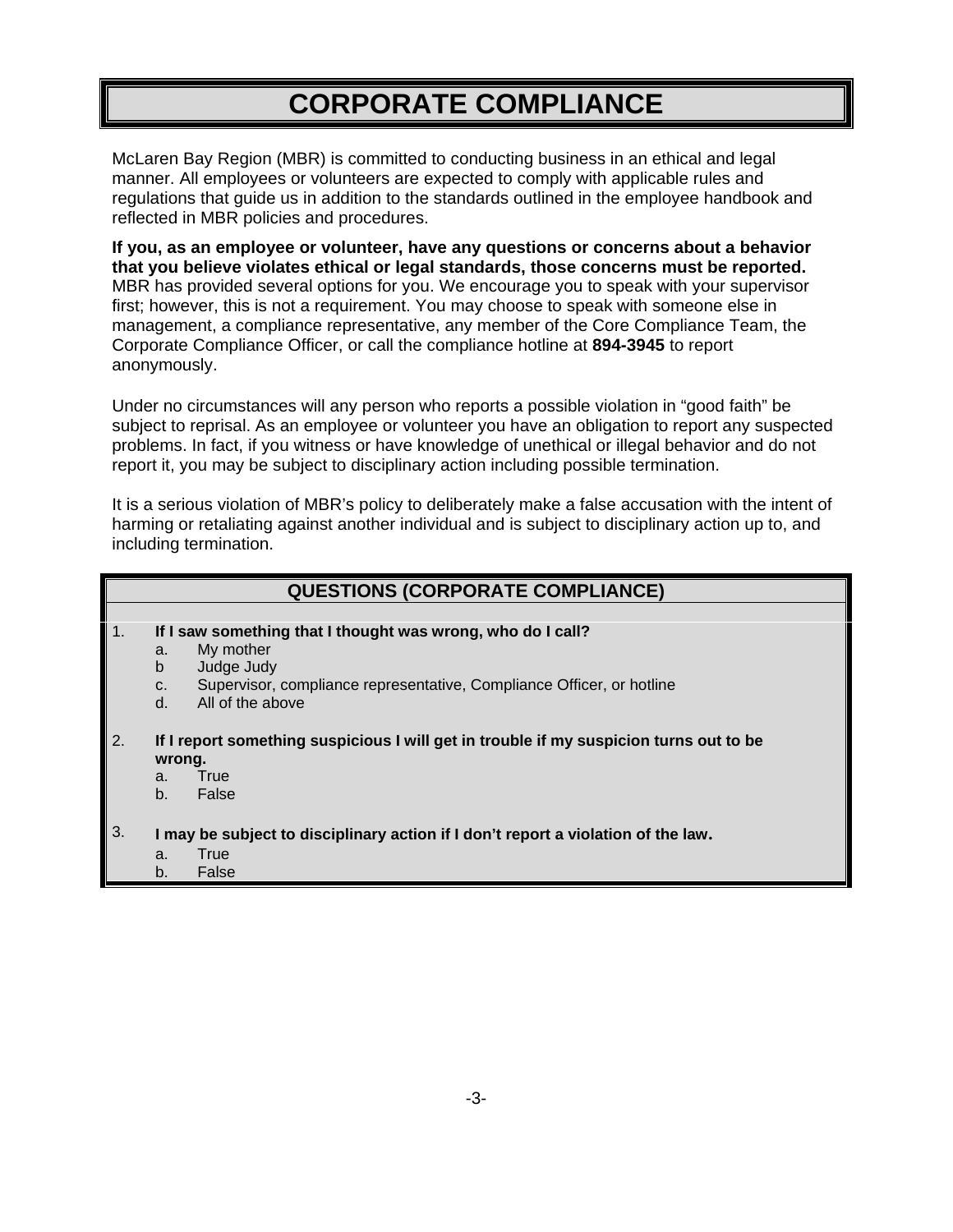## **EMERGENCY PREPAREDNESS**

*What is an external disaster?* It's one or more events that occur outside of the hospital and result in a large number of casualties coming to the Emergency Department. Examples include: fire, explosion, tornado, transportation accident, civil disorders and chemical spills.

*What is an internal disaster?* It's one or more events within the hospital that severely reduce the ability of one or more essential services to function normally. Examples include: fire, explosion, utility disruption, chemical spill or bomb threat.

Whether internal or external, our disaster and contingency plans identify the responsibilities of your department and how you are to respond. Knowing what to do in an emergency is an important part of your job at McLaren Bay Region. The multi-colored Emergency Kardexes that are displayed throughout Bay Region, West Campus, Medical Mall and other buildings define our emergency plan and outline procedures for responding to specific emergencies.

| Code Blue                   | Cardiac Arrest - Adult                  |
|-----------------------------|-----------------------------------------|
| Code Blue Pediatrics        | Cardiac Arrest - Child                  |
| Code Green                  | Biological/Chemical Terrorism Response  |
| Code OB                     | OB Emergency                            |
| Code Orange                 | Hazardous Material Response             |
| Code Pink                   | <b>Infant Abduction</b>                 |
| Code Purple                 | <b>Child Abduction</b>                  |
| Code Silver                 | Active Shooter/Hostage Situation        |
| Code Red                    | Fire                                    |
| Code Triage External        | <b>External Disaster</b>                |
| Code Triage Internal        | <b>Internal Disaster</b>                |
| <b>Code Yellow Alert</b>    | Bomb Threat has been received           |
| Code Yellow                 | Suspicious Item has been found          |
| Code Walker                 | <b>Missing Patient</b>                  |
| <b>Code Weather Alert</b>   | Tornado/Severe Weather Watch            |
| Code Weather                | Tornado/Sere Weather Warning            |
| <b>Command Staff Report</b> | <b>Potential External Disaster</b>      |
| <b>Condition H</b>          | Family/Patient Initiated Rapid Response |
| Dr. Heart                   | AMI (Acute Myocardial Infarction)       |
| Dr. Strong                  | <b>Additional Staff needed</b>          |
| Rapid Response Team         | Multi-Disciplinary Emergency Team       |
| Stroke Response Team        | <b>Stroke Patient</b>                   |
| Trauma Team                 | Priority 1 Patient                      |
| Code Clear                  | All Clear                               |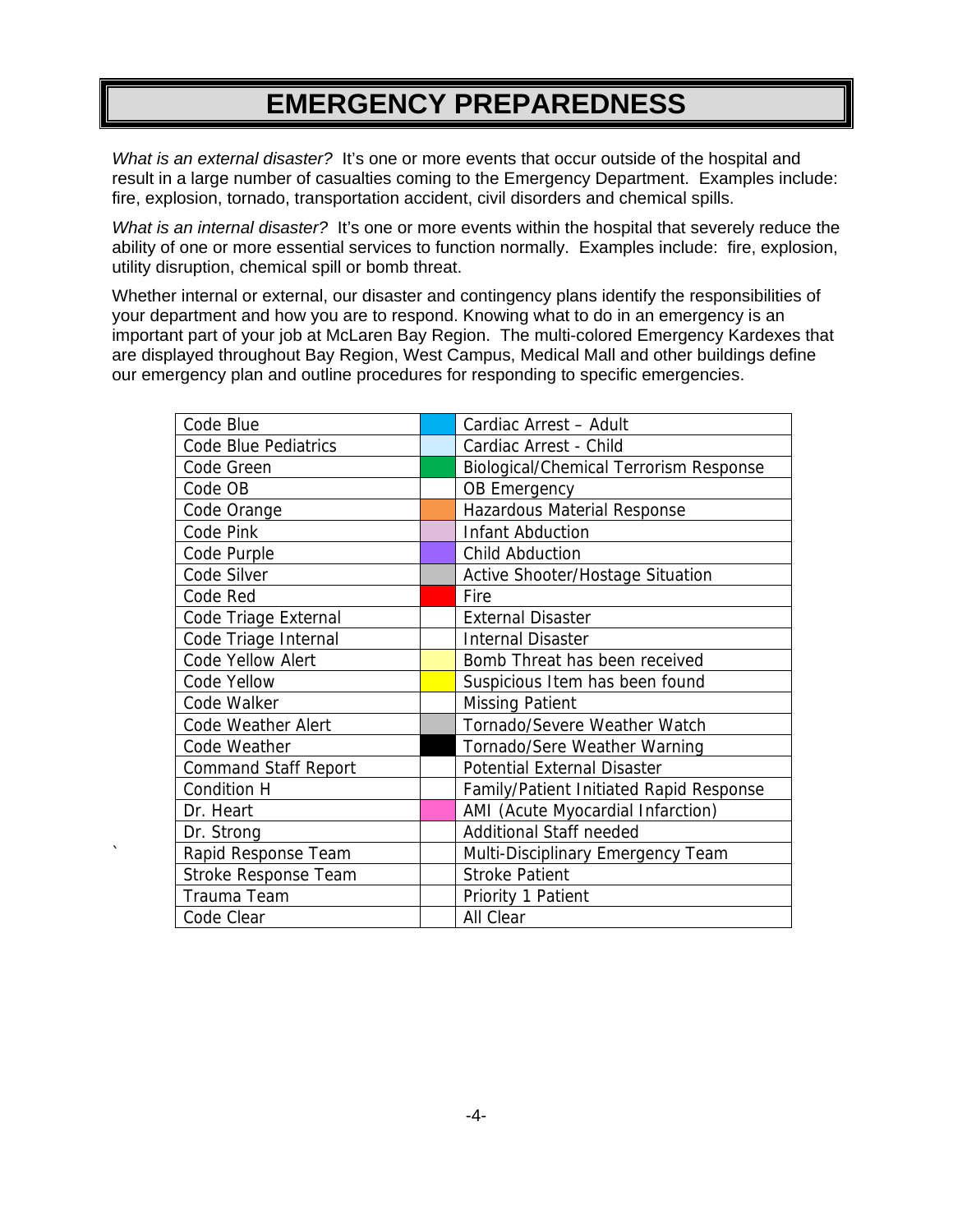Two of the more common Emergency Codes you will hear announced is **Code Red** and **Code Weather or Code Weather Alert**.

When a Code Red is announced, it will also give a location, i.e., "Code Red, Dietary Department". This would mean there is a fire in the Dietary Department. If you heard "Code Red Drill", it would mean there is a fire drill in the particular area announced. When this occurs, you will also hear the fire alarms and the fire doors will close automatically. Maintenance and Security personnel will respond to the area.

A "*Code Weather Alert*" is called upon notification of a tornado/severe weather watch (heavy storms or weather is conducive to formation of a tornado.

- 1. Procedure: Close window drapes
- 2. Time for communication between staff and supervisors to determine what to do if a tornado is sighted.

A "*Code Weather*" is called upon notification of a tornado/severe weather warning. Upon notification:

- 1. Visitors will be escorted to safe shelter.
- 2. Patients will be removed from their rooms and escorted to safe shelter, and
- 3. Newborns will be brought to their mothers.
- 4. Patients in the isolation room with "airborne precautions" should not be moved in the hallway.

A "*Code Silver*" is called upon notification of an active shooter or hostage situation at McLaren Bay Region. If this code is called, take immediate shelter in a room with a lock. If not possible, gather as many patients and staff in a room, and barricade it with beds or equipment. Everyone should lie on the floor against the bed and/or equipment to prevent the perpetrator from entering.

When the threat no longer exists, the warning will be cancelled and patients are returned to their rooms. A "*Code Clear*" will be announced over the PA once either of these codes is done.

For more information, find an Emergency Kardex or consult with your supervisor.

#### **QUESTIONS (EMERGENCY PREPAREDNESS)**

- 1. **A "Code Red" is a fire in one of the departments at Bay Region.** 
	- a. True
	- b. False
- 2. **If you hear a "Code Weather Alert", the only procedure to follow is to close the drapes.** 
	- a. True
	- b. False
- 3. **Emergency Kardexes include a summary of all "codes" used at Bay Region.** 
	- a. True
		- b. False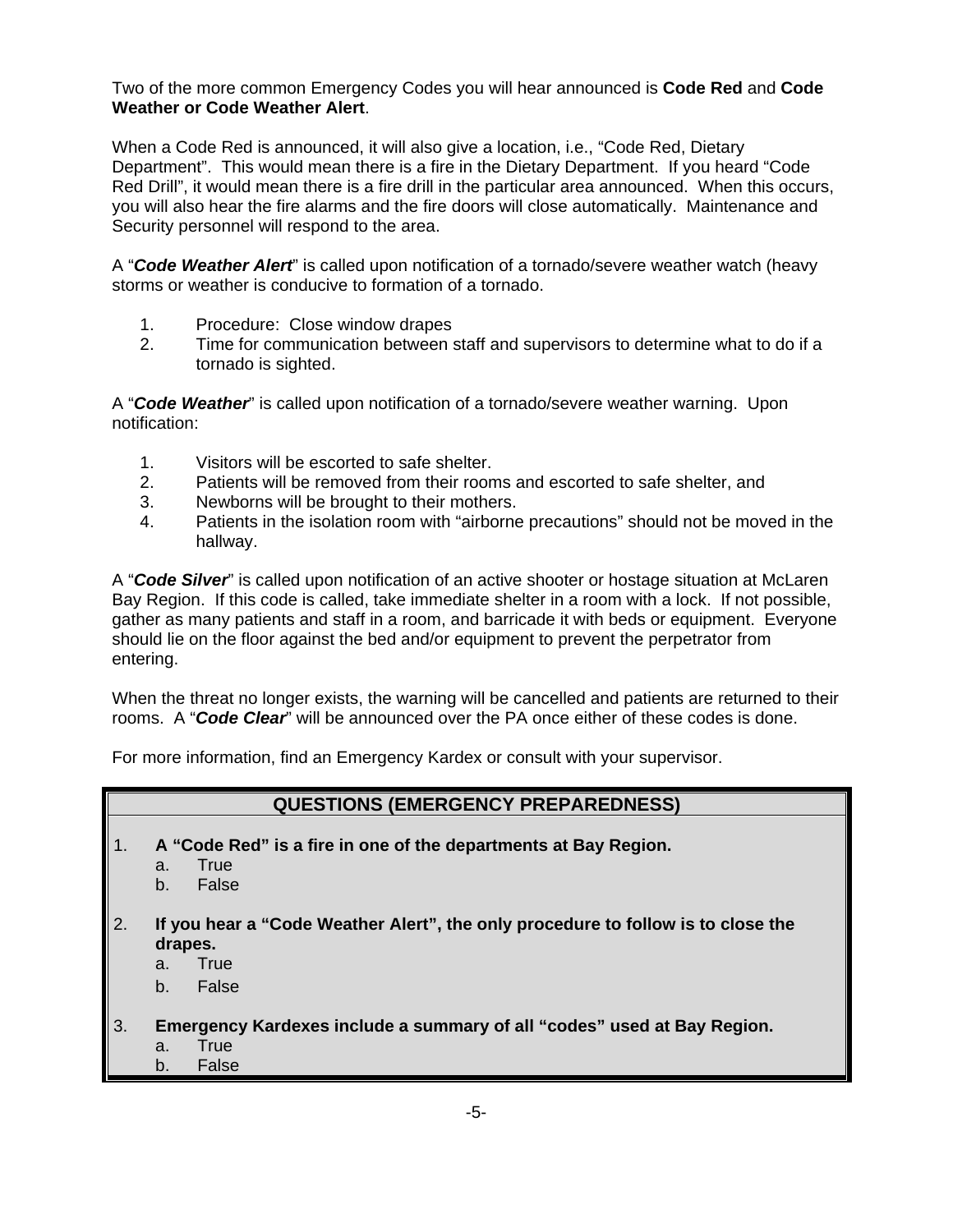## **MEDICAL EQUIPMENT**

Employees who utilize medical equipment in McLaren Bay Region (MBR) and related subsidiaries play a major part in assuring that medical equipment operates correctly and safely. They are normally the first to become aware that repairs are needed due to breakdown or improper operation. They are also instrumental in identifying potential problems. This would include identifying exposed wires, broken cases, excessive noise or vibrations, burning smells, missing safety guards, etc.

When a piece of medical equipment is found to be in need of repair, it is vital that the device be tagged defective to prevent further use. The tag should include the name and number of the person reporting, and a brief description of the problem. Portable equipment is to be delivered to the designated repair drop off location while non-portable items need to have a work order request called into the call center.

A typical item a volunteer may discover needing repair is a wheelchair. You should make sure you inform a **manager, ward clerk or other responsible employee** that **the item should be tagged defective and a request made to get it repaired.** 

Any further questions can be directed to Ron Clifton, Maintenance Manager at ext. 43755.

## **QUESTIONS (MEDICAL EQUIPMENT)**

- 1. **If you, as a volunteer, should discover a wheelchair in need of repair:** 
	- a. Throw it in the dumpster
	- b. Call the fire department.
	- c. Inform a manager, ward clerk or other responsible employee that the item should be tagged defective and a request made to get it repaired.

#### 2. **Why is it important to tag defective equipment?**

- a. It informs others not to use the equipment.
- b. It describes what needs to be repaired.
- c. It identifies who can be contacted for more information.
- d. All of the above.

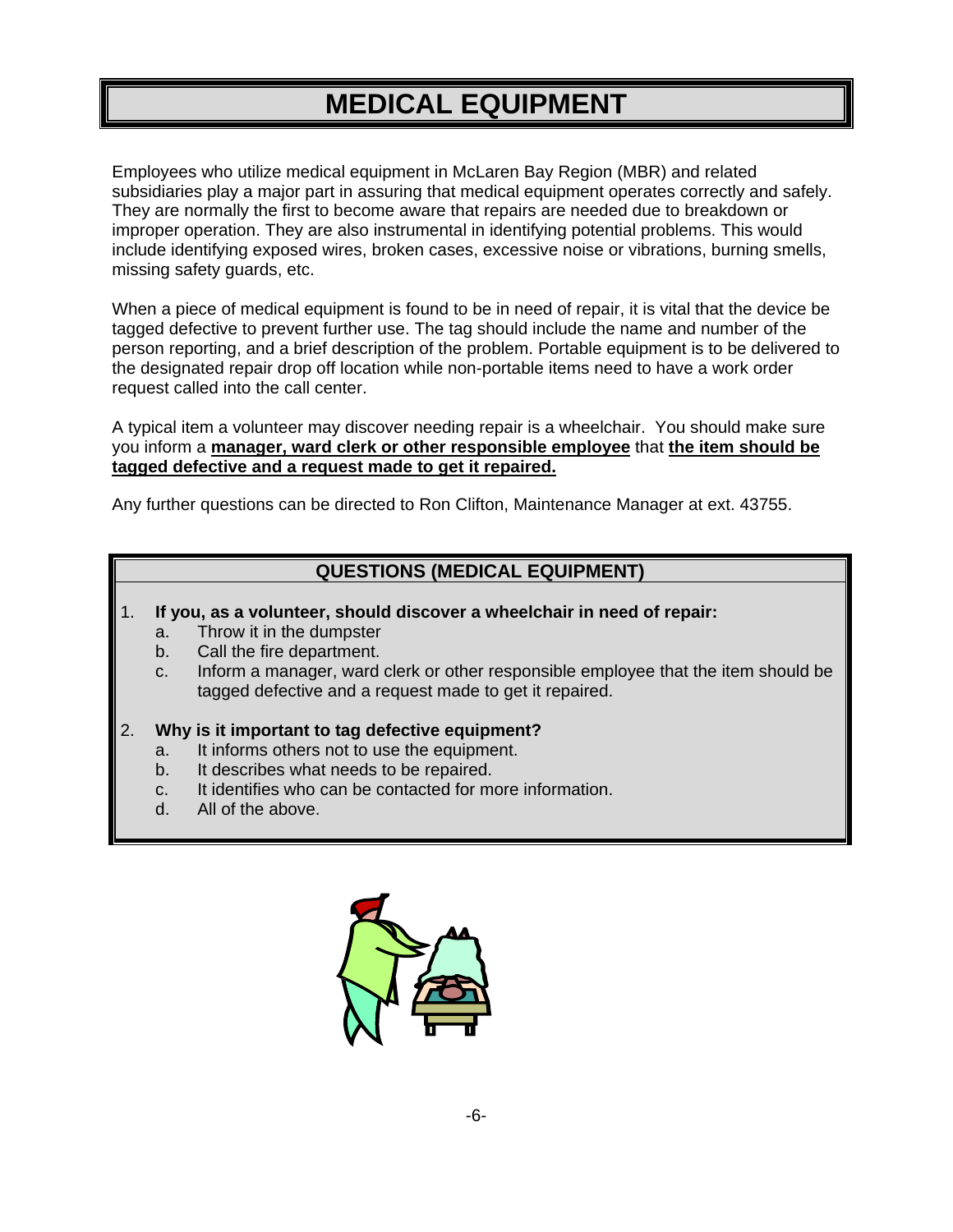## **INFECTION CONTROL**

- Perform hand hygiene (using soap and water or alcohol foam) before entering a patient room, when leaving a patient room, after contact with a patient or any equipment, and or before you eat or drink. Make sure to use soap and water if your hands are visibly soiled.
- Check with the nurses' station before entering a patient's room that has a color precaution sign on the door (i.e., Contact Precautions, Contact Precautions Plus or Droplet Precautions).
- Do not enter a patient's room that has an Airborne Precaution sign on the door.
- Any equipment used for a patient (i.e., wheelchair, etc.) must be disinfected after each use. For most patients [except those with a golden Contact Precautions Plus sign], use the purple top wipes located outside the patient room to wipe the equipment and keep the item wet for 2 minutes (use more wipes if necessary to keep it wet).

If you should have any questions, please contact Infection Control at Ext. 49503 or 49581.

## **QUESTIONS (INFECTION CONTROL)**

- 1. **Perform hand hygiene before entering a patient room, after touching equipment and before you eat or drink.** 
	- a. True
	- b. False
- 2. **Do not enter a patient's room that has an Airborne Precaution on the door.** 
	- a. True
	- b. False

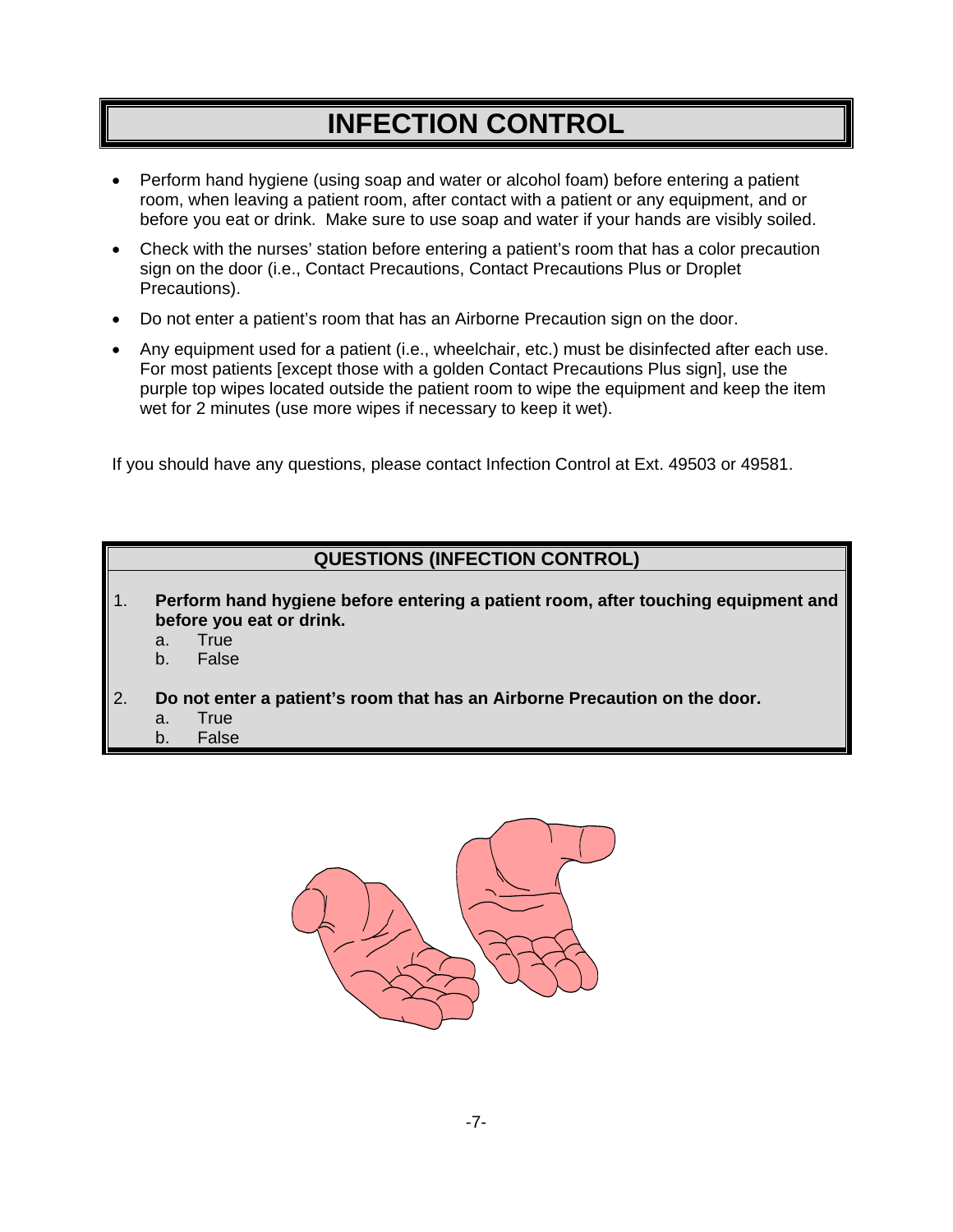## **SECURITY**

## **AGGRESSIVE BEHAVIOR**

McLaren Bay Region (MBR) does not tolerate any verbal or physical aggression directed toward any employee – intentional or unintentional. All security and improvement reports are reviewed by Security and/or Risk Management and staff will be encouraged to pursue criminal charges if applicable.

## **LOST & FOUND**

Checking a patient's area thoroughly before discharged or transferred, will help reduce the number of lost and found problems.

Upon notification of a patient's loss of personal belongings, personnel must make a thorough search of the area where the loss occurred. If you do not find the item, contact Security.

Security will investigate and be responsible for determining if reimbursement is needed.

If an item is found, attempt to identify the owner. You will need to contact Security to either pick up the item or drop the item off in Security. Include the identity of the patient and location found if known.

## **QUESTIONS (SECURITY)**

- 1. **McLaren Bay Region does not tolerate any verbal or physical aggression directed toward any employee – intentional or unintentional.** 
	- a. True
	- b. False
- 2. **Checking a patient's area thoroughly before discharge or transfer will help reduce the number of lost and found problems.** 
	- a. True
	- b. False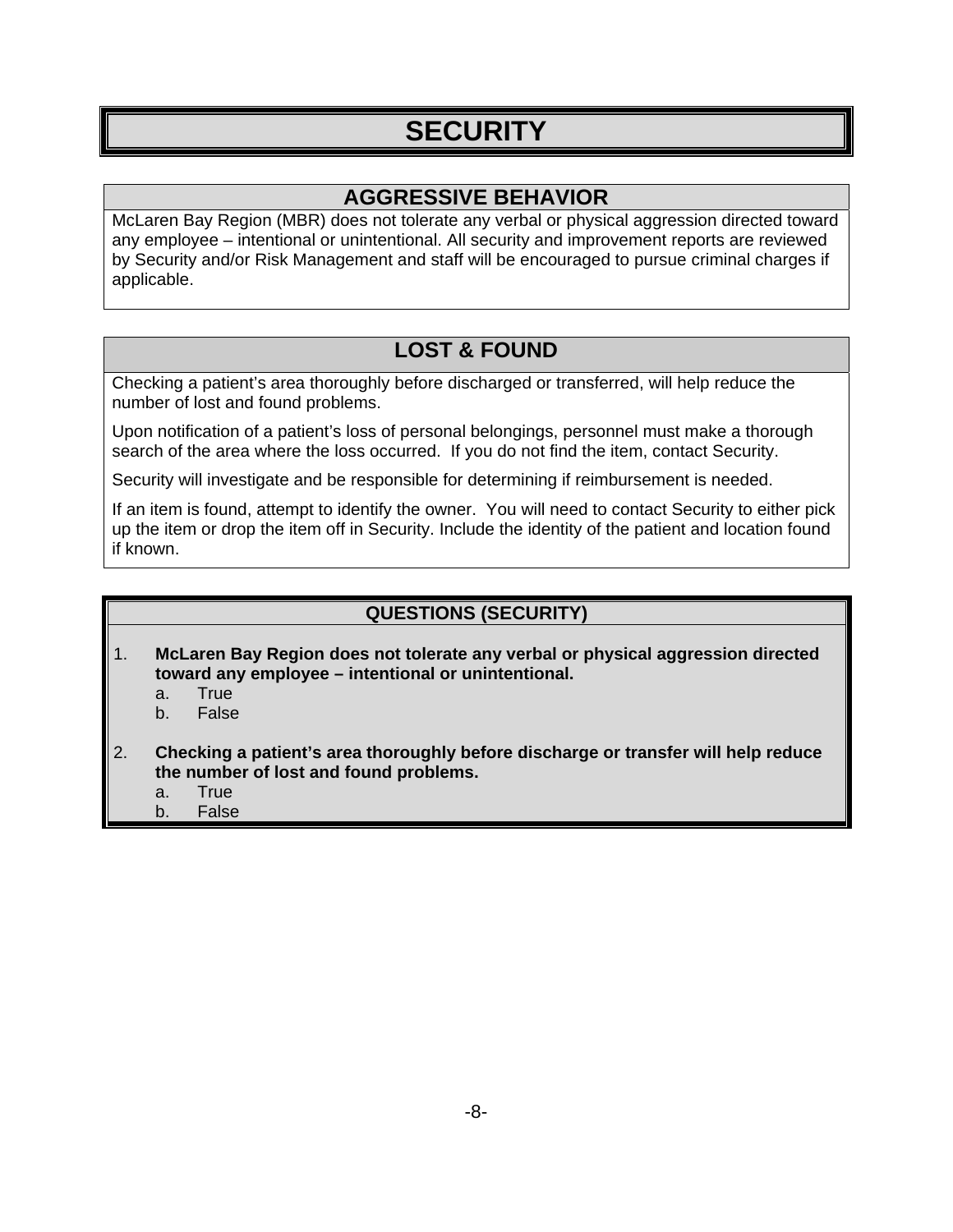## **LIFE SAFETY**

Fires that occur in the healthcare setting require rapid, efficient response by healthcare staff to limit physical damage and reduce the risk of injuries or fatalities. Health care fires present a unique challenge to responding staff because many of our patients are unable to ambulate on their own, and rely on us to rescue them from the fire. To help protect our patients, visitors and yourself, think of the acronym **"R-A-C-E".**

- **R** rescue any in immediate danger or relocate people from harm.
- **A** activate the pull station alarm and dial "2-2-2-2-2" at McLaren Bay Region East and West Campus.

 If you are at one of the entities, dial "9-1-1" and give the exact location. (Remember to dial "9" before you dial "9-1-1" if applicable)

- **C**  confine or contain the fire by closing the doors to rooms and corridors. Entities need to close doors on the way out of the building.
- **E** extinguish if fire is small, evacuate the danger area if needed.

#### **HOW TO USE A FIRE EXTINGUISHER**

Be sure you know the locations of all fire extinguishers, fire alarm pull stations, and fire exits in your department. If you need to use a fire extinguisher, think of the acronym "P-A-S-S":

- **P** pull the pin
- **A** aim the nozzle
- **S** squeeze the handle
- **S** sweep back and forth at the base of the fire.

## **QUESTIONS (LIFE SAFETY)**

- 1. **The acronym RACE represents the proper response to a Code Red condition. The letters in RACE stand for what four words?** 
	- a. Rescue, Alert, Contain, Enforce
	- b. Rescue, Activate (the alarm), Contain, Extinguish or Evacuate
	- c. Run, Argue, Convince, Escape
- 2. **The "C" in the acronym RACE stands for contain. This represents that the fire must be contained to a single room or area. You can contain the fire from spreading by:** 
	- a. Putting a box over it
	- b. Closing all doors
	- c. By wetting down the room with a cup of coffee.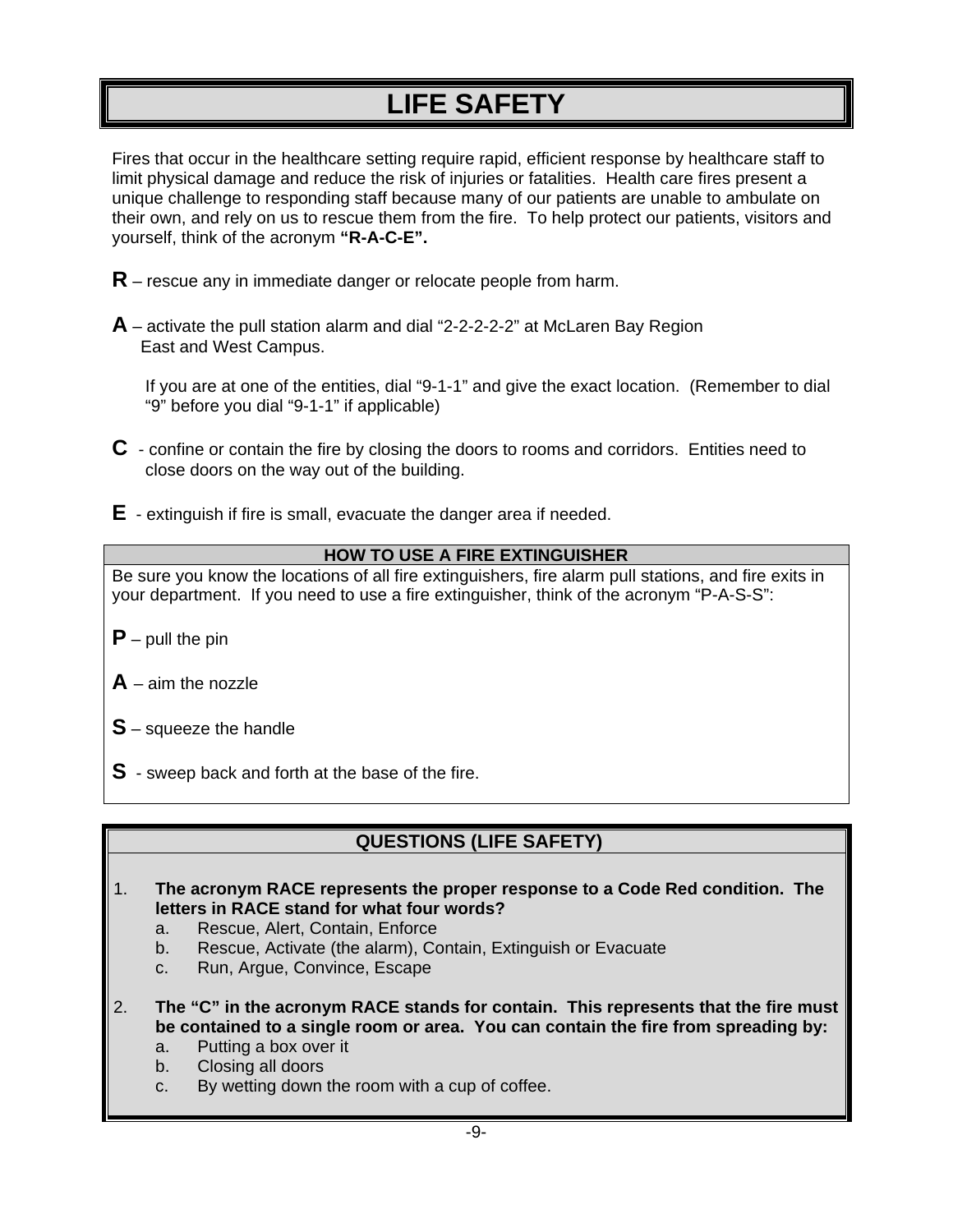## **AGE SPECIFIC GUIDELINES Age-related stages according to Erik Erickson**

Age-related stages describe key conflict or core problems from which after successful completion or mastery of one problem, the individual moves on to the next problem. No core problem is ever really completely solved. With each new situation the core problem demands another resolution and thus is the development of the "person". How we treat each "person" takes into account the development or stage of the person we are treating.

*Newborn* – Birth to discharge from the hospital.

*Infants* – any child up to 1 year. The infant is in the "Trust vs. Mistrust" stage

**Toddler** 1-3 years old. Toddlers are in the stage of "Autonomy vs. Shame & Doubt". In this stage it is important to ensure safety by keeping the side rails up. Toddlers are fearful therefore speak in a soothing tone, cuddle an upset toddler, encourage parents to stay with toddlers and assist with care.

**The Preschooler** – 3-6 years old. Preschoolers are the "Initiative vs. Guilt" stage. In this stage it is important to explain procedures and objects in ways that the child can understand. Avoid words that are scary.

*School age* – 6-12 years old. School age children are in the "Industry vs. Inferiority" stage. In this stage growth is slower unit they have a "spurt" usually at puberty. Utilize correct terminology as well as visual aids. Allow the school age child to help as much as possible. Privacy is very important to these children.

*Adolescents* – age 13-17 years old. Adolescents are in the "Identity vs. Role diffusion" stage of development. They are focusing on developing an identity; thus they have emotional swings and face peer pressure. Adolescents are very concerned about body image and are selfconscious.

*Young Adults***- 18-30 years**. The stage this group is working on is "Intimacy vs. Isolation". Young adults are very dedicated to education and occupation. Encourage young adults to talk about their feelings and concerns and how illness or injury may affect their plans, family, and finances. Young adults have strong ties.

*Middle Adults* **– 30-64 years old**. "Generative vs. Stagnation" is the stage these adults are working on. Middle-age adults begin to experience physical changes, such as decreased endurance. Assistance with care maybe necessary. Illness interferes with plans. Chronic illnesses begin to develop

*Geriatric* – age 65 and older. "Integrity vs. Despair" is the stage these adults are working on. Geriatrics adults begin to experience changes in skin, muscles, and sensory abilities. They are at a higher risk for infection. Geriatrics may have reduced attentions spans, and may make decisions slowly as well as need more time to learn. Speak clearly and avoid background noise when talking. Use larger print and ensure enough light. Give information in short segments and repeat as needed. Do not rush!

If you have any question, please contact Staff Development ext. 49502.

## **QUESTIONS (Age Specific Guidelines)**

- 1. **Privacy is very important to the preschool child** 
	- a. True
	- b. False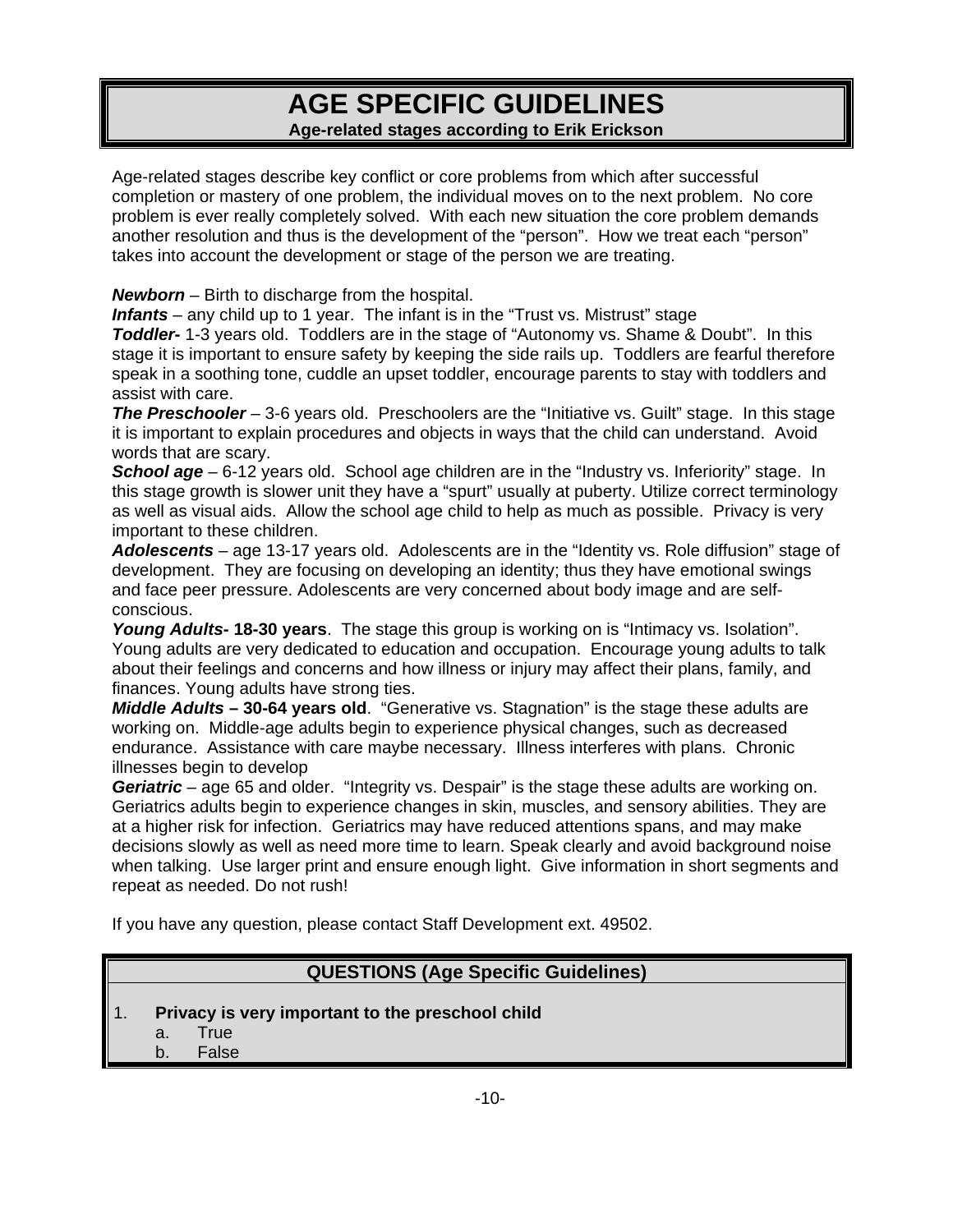## **HEALTH INSURANCE PORTABILITY AND ACCOUNTABILITY ACT (HIPPA)**

Maintaining patient privacy has always been of critical importance at McLaren Bay Region. It is a responsibility of every employee.

The Health Insurance Portability and Accountability Act (HIPAA) establishes new requirements for the handling, processing and storage of patient's health information. These new regulations do not replace existing confidentiality policies but further support and strengthen the commitment to keep patient information secure.

The Privacy Rules affect every healthcare worker, volunteer and physician no matter where they work in the healthcare delivery system by identifying certain patient information as "Protected Health Information" (PHI). Examples of PHI are name, birth date, social security number, drivers license number, fax machine number, zip code, photographs, E-mail address, license plate number.

Privacy Rules apply to all forms of PHI, computer, paper or verbal.

Privacy Rules do permit sharing of PHI **without a patient authorization** for:

- Purposes of Treatment, obtaining Payment for services and business Operations (auditing, quality monitoring, etc.) TPO
- Permits sharing of PHI in cases of "national priorities" or Federal and/or State laws e.g. Anthrax or other epidemics, suspected child abuse

The patient must authorize all other sharing of PHI. A signed authorization form must be submitted before any information is disclosed to another person or company. If you are not sure whether you should give out any form of PHI, ask your supervisor, compliance representative, privacy officer or compliance officer.

Security rules require all workforce members (employees, physicians, volunteers, residents, students, contracted workers and agents) to use proper safeguards with electronic Protected Health Information (ePHI).

- Appropriately use computers/work stations or other technology devices when accessing ePHI. Log out of applications when leaving the terminal/device.
- Appropriately use internet access and email system. No PHI should be transmitted using email unless encryption is assured. Workforce members should remember that usage of the Internet or email exchange is not private. Usage may be accessed and monitored.
- Always secure your password. Never give your password to anyone. Avoid writing down your password. If you think your password has been compromised, contact the HELP desk immediately.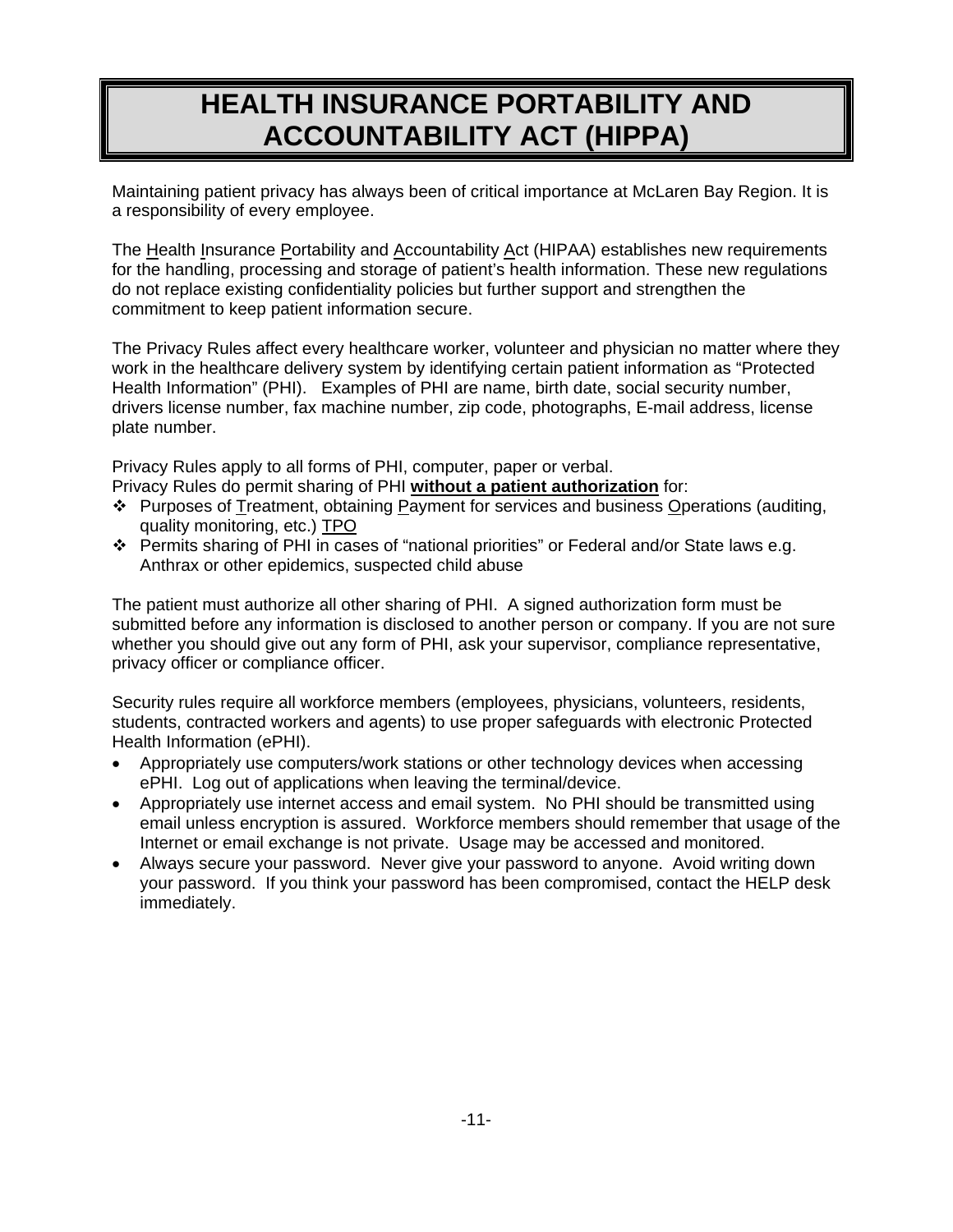## **QUESTIONS (HIPPA)**

- 1. **Maintaining privacy of patient information is the responsibility of all employees.** 
	- a. True
	- b. False

### 2. **PHI stands for:**

- a. Patient Health information
- b. Patient Hospital Information
- c. Protected Health Information
- d. None of the above

### 3. **Which of the following are examples of PHI:**

- a. Name
- b. Fax Machine Number
- c. Zip Code
- d. All of the above

### 4. **If I am not sure whether I should give out any form of PHI, I should:**

- a. Act like I don't understand
- b. Provide the requested information
- c. Ask your supervisor, compliance representative or privacy officer.

### **5. Workforce members include:**

- a. Employees
- b. Physicians
- c. Volunteers
- d. All of the above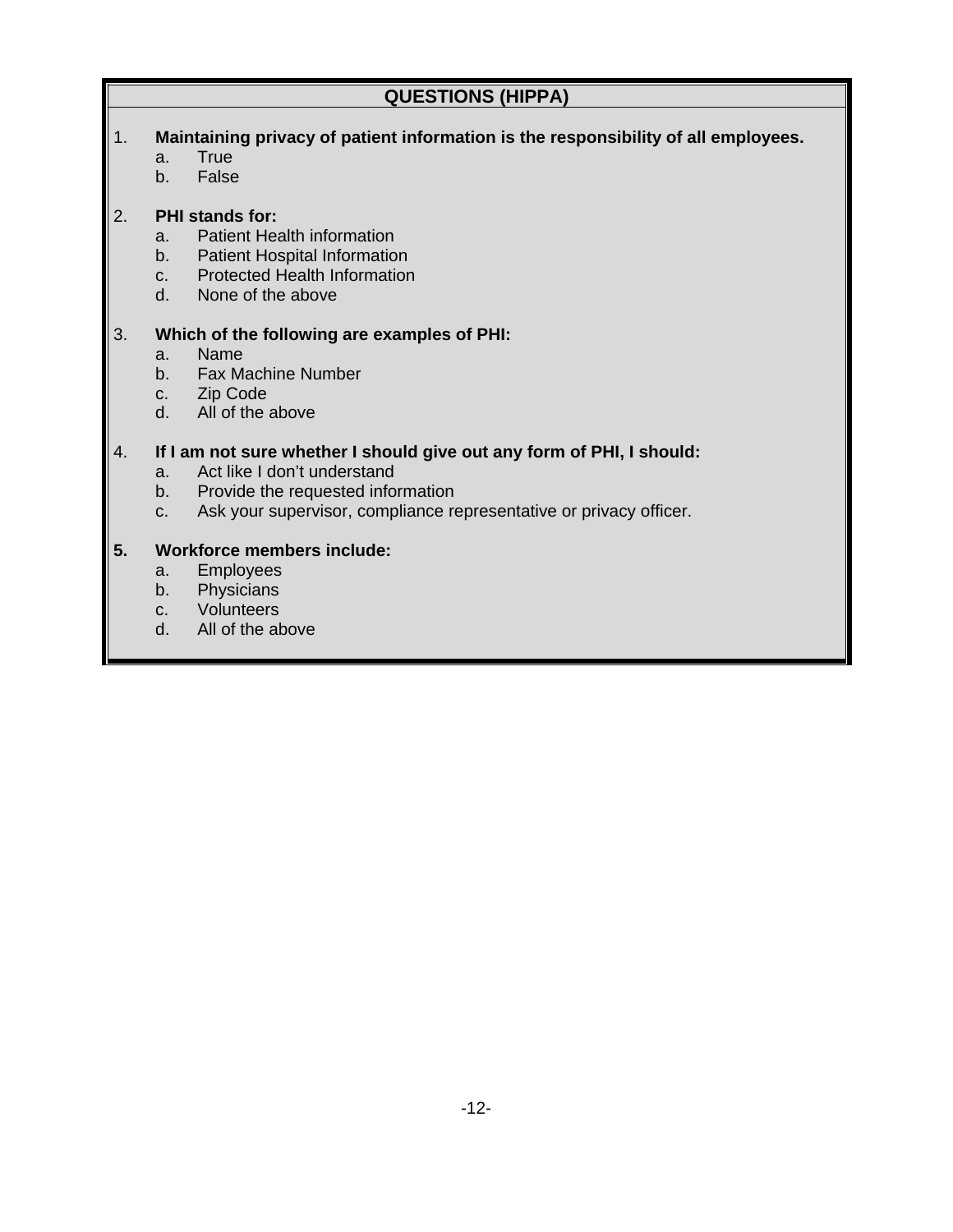## **IDENTIFICATION AND REPORTING OF SUSPECTED PRACTITIONER IMPAIRMENT OR DISRUPTIVE BEHAVIOR**

#### **SUSPECTED IMPAIRMENT**

Background: It is the intent of McLaren Bay Region to provide our patients with a safe environment and excellent practitioners to allow appropriate treatment for rapid improvement. A practitioner who is impaired, as defined above, creates an environment contrary to rendering the best possible care. Every effort must be taken to simultaneously protect the patient from irrational behavior and provide services to the impaired practitioner so they may return to providing appropriate care. Due to the potential implications of impairment for a practitioner, every effort must be taken to assure confidentiality. Due to the potential implications of practitioner impairment for the patient, every effort must be taken to quickly resolve any allegations of impairment.

### Reporting of Impairment:

- A. By Others: Any individual who has a reasonable suspicion that a practitioner may be impaired should convey the reason for that suspicion to a McLaren Bay Region Director, Vice President, President, or Chief of the Medical Staff. All such information will be transmitted and maintained in a confidential, locked file in the office of the Vice President of Medical Affairs (VPMA) until resolved. The VPMA shall personally investigate the allegation(s) to determine their legitimacy. The VPMA will discuss the allegation with the individual making the allegation and request a written, signed report attesting to the allegation.
- B. Self Referral: Any practitioner who believes he/she may be impaired or is subject to a monitoring contract (or program with) a rehabilitation program, or has had his/her privileges or employment duties limited by any health care organization shall report that circumstance to the CEO or VPMA.

### **DISRUPTIVE BEHAVIOR**

It is a requirement that each patient and every employee of McLaren Bay Region have a hospital environment that is non-threatening. It is the expectation that every physician providing services at McLaren Bay Region shall exhibit professional behavior, and that disruptive behavior shall not be tolerated as a matter of Medical Staff Bylaws, policy, and practice. The Medical Staff Bylaws 3.1-9 PROFESSIONAL CONDUCT state:

*"It is the policy of this hospital that all individuals within the facilities be treated courteously, respectfully and with dignity. To that end, the hospital requires all physicians, and other practitioners to conduct themselves in a professional manner while in the hospital".* 

## **QUESTIONS (SUSPECTED IMPAIRMENT OR DISRUPTIVE BEHAVIOR)**

- 1. **Any individual who has a reasonable suspicion that a practitioner may be impaired should convey the reason for that suspicion to a Bay Region Director, Vice President, President of Chief of Staff.** 
	- a. True
	- b. False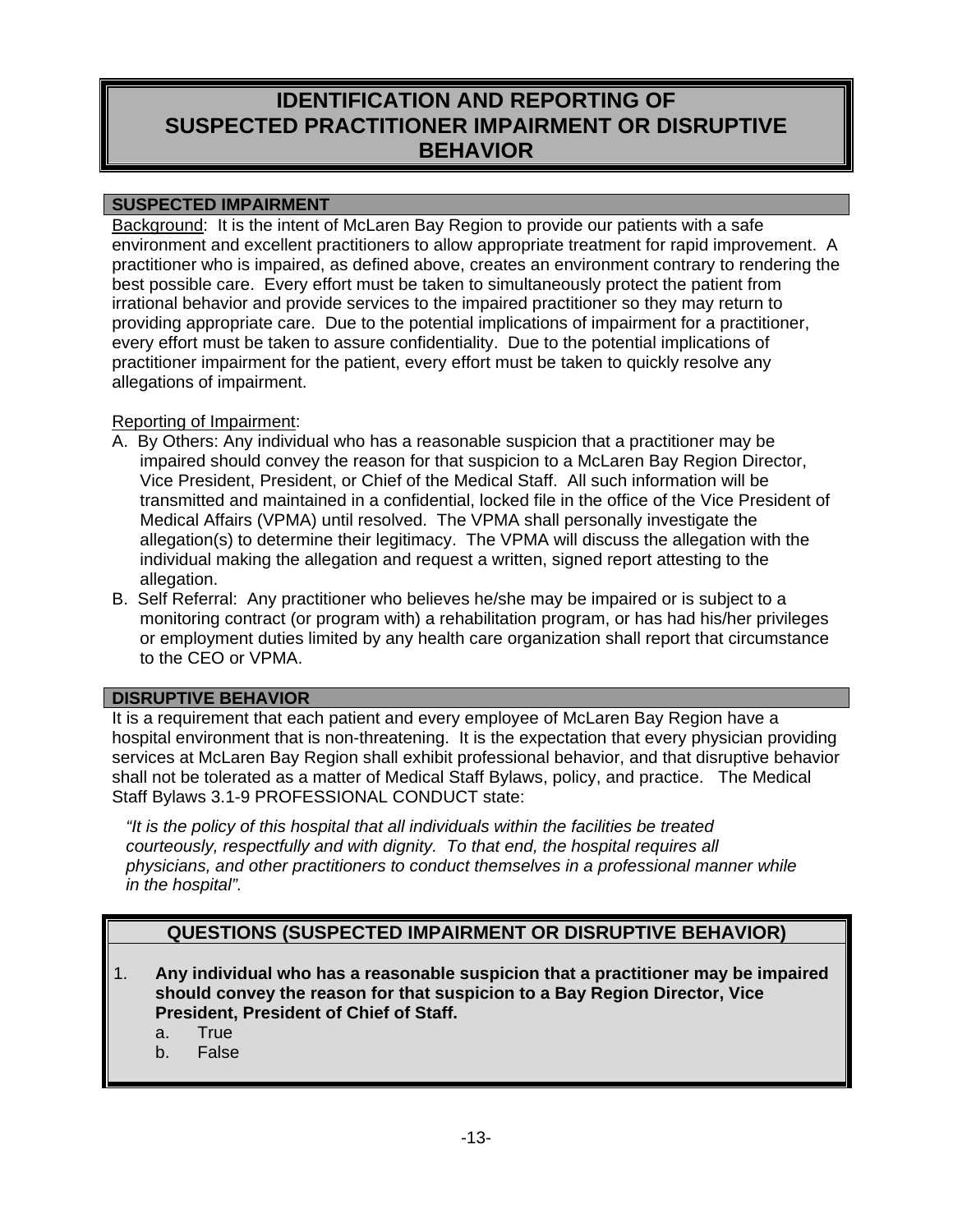## **DIVERSITY AND CULTURAL COMPETENCE**

## **Diversity**

When we talk about diversity, we talk about differences between people. We are all different, but view some things more differently than others. For example, a brother and sister have a lot of the same memories and because they have been raised together, have many identical opinions and beliefs about things. That makes them similar. However, one is man, the other a woman and in that regard they are very different. This difference has given them different experiences throughout their lives and these different experiences have helped shape them differently. They are different, feel different, and believe to be different.

## **Cultural Competence**

As our patient population is becoming more diverse, it is becoming more important to provide culturally and linguistically appropriate services that lead to improved outcomes, efficiency, and satisfaction.

Healthcare organizations are encouraged to ensure that patients receive understandable and respectful care that is compatible with their cultural health beliefs, practices, and preferred language. The objective is to ensure that all persons entering the healthcare system, regardless of race, ethnicity or other diversity aspects, receive fair, and quality treatment.

Some of the factors that influence our differences are: age, religion, language, weight, color, height, technical vs. non-technical, white collar, blue collar, education, divorce, single, married, non-smoker, smoker, non-Michigander, sexual preference. Only race or gender does not define diversity. It extends to all biological and acquired differences (culture).

This includes offering and providing language assistance services, both verbal and written, through patient-related materials, and posted signage, as well as providing culturally competent care.

Some things to consider:

- Views about health and healthcare
- Family and community relationships
- Language and communication styles
- Ties to another country or part of the U.S.
- Food preferences
- Religion
- Views about death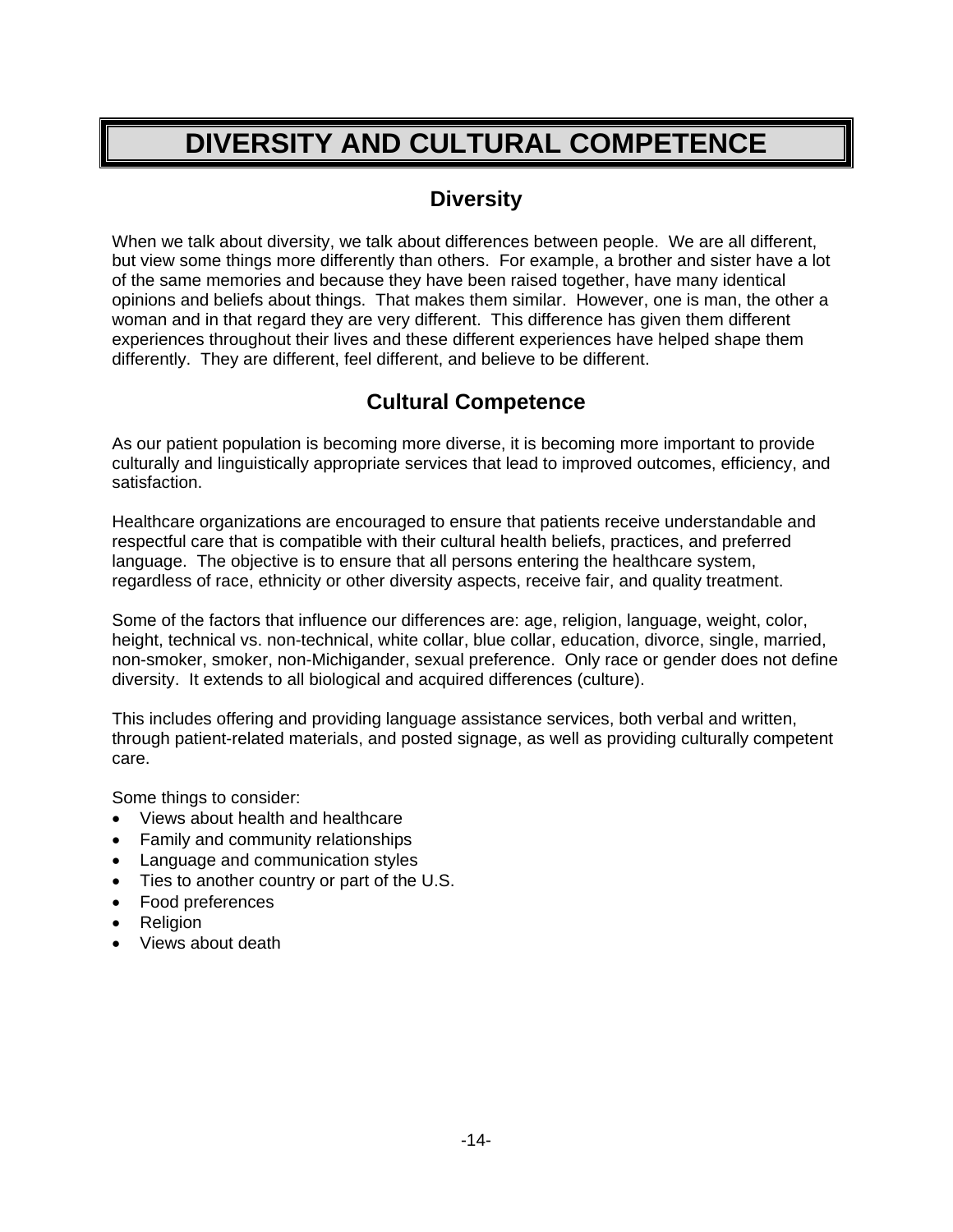## **QUESTIONS (DIVERSITY AND CULTURAL COMPETENCE)**

- 1. **When we talk about diversity, we talk about differences between people.** 
	- a. True
	- b. False
- 2. **Healthcare organizations are encouraged to ensure that patients receive understandable and respectful care that is compatible with their cultural health beliefs, practice, and preferred language.** 
	- a. True
	- b. False
- 3. **Some of the factors that influence our differences are:** 
	- a. Religion
	- b. Weight
	- c. Age
	- d. All of the above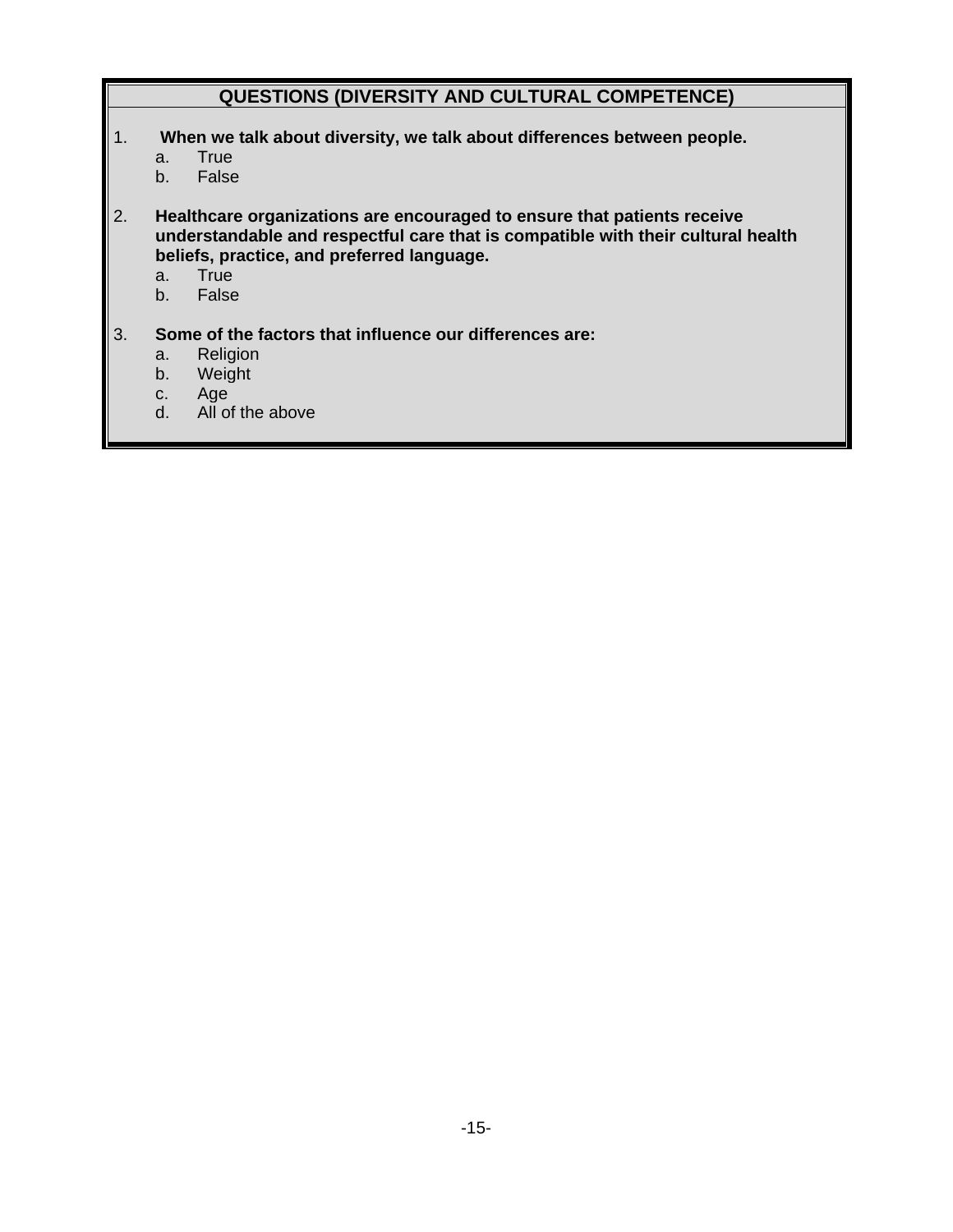## **IDENTIFICATION OF VICTIMS OF ABUSE & NEGLECT**

### **Behaviors that may indicate abuse and neglect:**

- Obvious physical abuse (hitting, slapping or pinching)
- Verbal abuse
	- $\Box$  Screaming, swearing at & belittling of an individual

#### **Interactions that are suggestive of abuse or neglect:**

- Parent, partner, caregiver interactions:
	- Observe interaction patterns for sense of fear, suspicion or control
	- □ Observe for jumpiness or flinching
	- Observe for facial expressions and gestures, listen to what is being said, and how it is said.
	- Observe for the person who speaks for the individual or corrects individual's response to questions.
	- $\Box$  Observe to see if the individual is withdrawn or apathetic
	- $\Box$  Observe for inappropriate giggling and laughing as well as lack of eye contact
	- Observe to see whether responses to questions are vague or distant.

#### **Physical Assessment:**

- Do injuries match history
- Assess face, head, and neck for injuries & bruises in various stages of healing
- Assess for poor hygiene, malnourishment & inappropriate dress.

If you suspect abuse or neglect, report to your supervisor and refer to QRM Policy # 16, Abuse/Neglect/Domestic Violence; Mandated and/or Consensual Reporting of

## **QUESTIONS (ABUSE & NEGLECT)**

- 1. **Screaming, swearing at and belittling of an individual is one of the behaviors that may indicate abuse/neglect.** 
	- a. True
	- b. False
- 2. **If you observe a parent, partner, caregiver speaking for the individual or correcting the individual's response to questions, it may suggest abuse or neglect.** 
	- a. True
	- b. False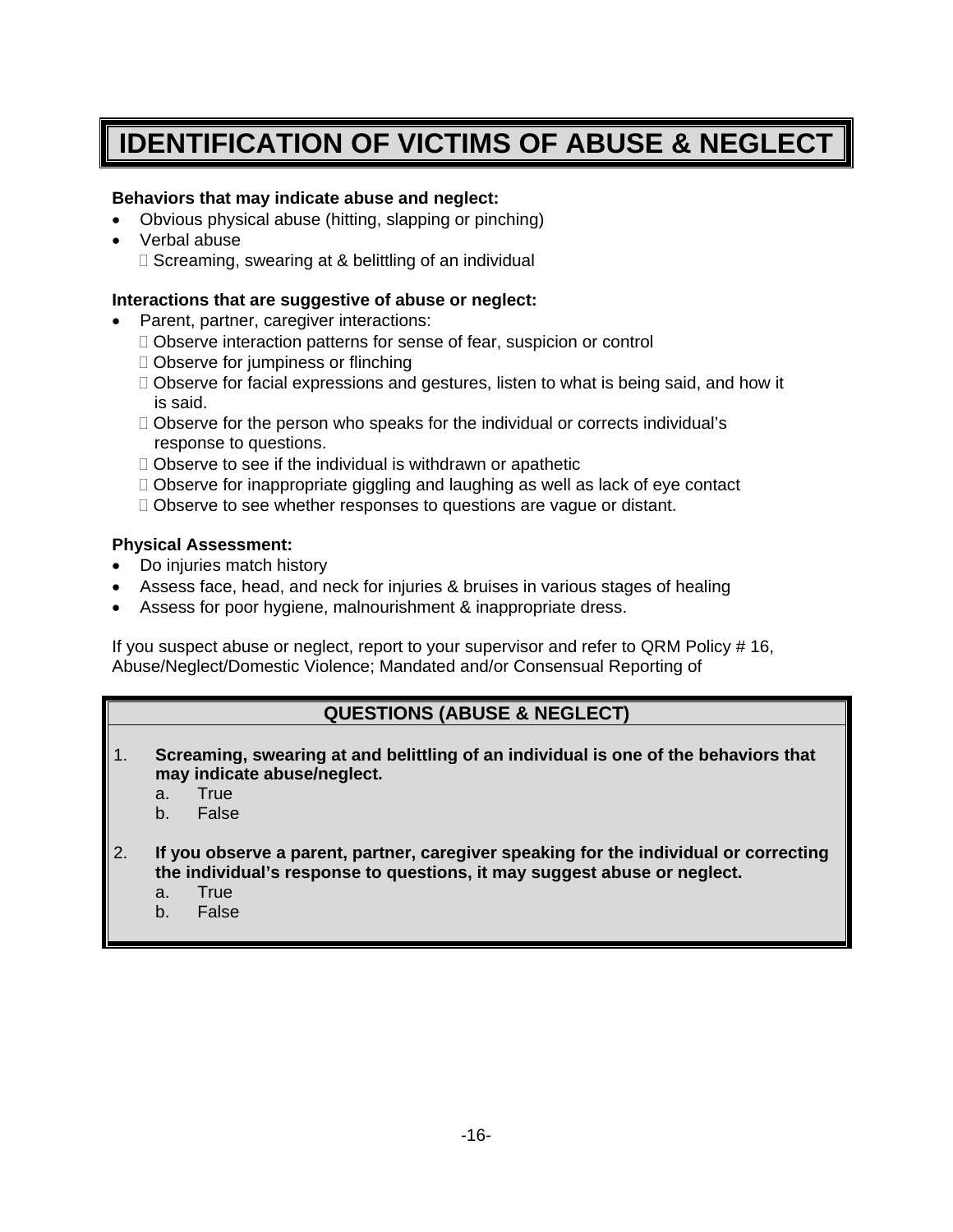## **TRANSMISSION-BASED PRECAUTIONS**

To help prevent the spread of certain contagious diseases in addition to Standard Precautions, Bay Region uses Transmission-based precautions. There are 4 categories, **Airborne Precautions, Droplet Precautions, Contact Precautions** and **Contact Precautions +.** When patients are in any these precautions, there will be a colored sign on their door describing what the additional precautions are.

**Airborne Precautions** (pink sign) is used for patients known or suspected to be infected with germs that are spread through the air. Examples are tuberculosis (TB), chickenpox\*, smallpox\*, plague and measles. Patients requiring Airborne Precautions will be placed in a negative pressure room (rooms 431, 429, 381, 379, 295, 293 and 217). ED patients are placed in a negative pressure isolation room in the ED. **CAPR, PAPR or N95** respirators should be worn by anyone entering the room of patients with TB or smallpox. Regular surgical masks should be worn for patients with chickenpox, plague or measles. Only staff who is immune to chickenpox, measles or smallpox should enter the room of patients suspected or confirmed to have that infection. Avoid transporting patients who are in Airborne Precautions. If transport is medically necessary, patients should wear a surgical mask. Visitors should wear the necessary personal protective equipment that staff is required to wear when visiting patients in Airborne Precautions.

\*These infections also require Contact Precautions

**Droplet Precautions** (orange sign) is used for patients known or suspected to be infected by germs that travel in the air for a short distance (6 feet) such as influenza, bacterial meningitis, pertussis, SARS\*, strept throat, scarlet fever, rubella, *Haemophilus influenza*, and diphtheria. Patients in droplet precautions will be placed in a private room. Surgical masks should be worn for everyone coming within 6 feet of the patient. Patients in Droplet Precautions should not go outside of their room unless medically necessary and if so, they must wear a surgical mask. Visitors should wear the necessary personal protective equipment that staff is required to wear when visiting patients in Droplet Precautions.

\*this disease also requires Contact Precautions

**Contact Precautions** (green sign) is the most commonly used precaution at McLaren Bay Region. Contact Precautions are required for patients with MRSA, VRE, scabies, lice, shingles, RSV, viral meningitis, and hemorrhagic fevers. Patients should be placed in a private room or cohort with a patient who has the same organism. Gloves and gowns should be put on **before** entering the room. Gloves should be changed and hand hygiene performed after contact with infected body substances. If the patient has C. difficle, hand hygiene should be performed with soap and water. Avoid touching any surface that might be contaminated. Remove gloves and gown right before leaving the room. Perform hand hygiene after removing gloves and gown. Designate noncritical equipment for patients in Contact Precautions and leave them in the patient room. Clean and disinfect this equipment after the patient is discharged. If the patient needs to leave the room, remind patient to avoid touching surfaces or equipment. Visitors of patients in Contact Precautions will need to wear gloves and gowns if they participate in any patient care activities.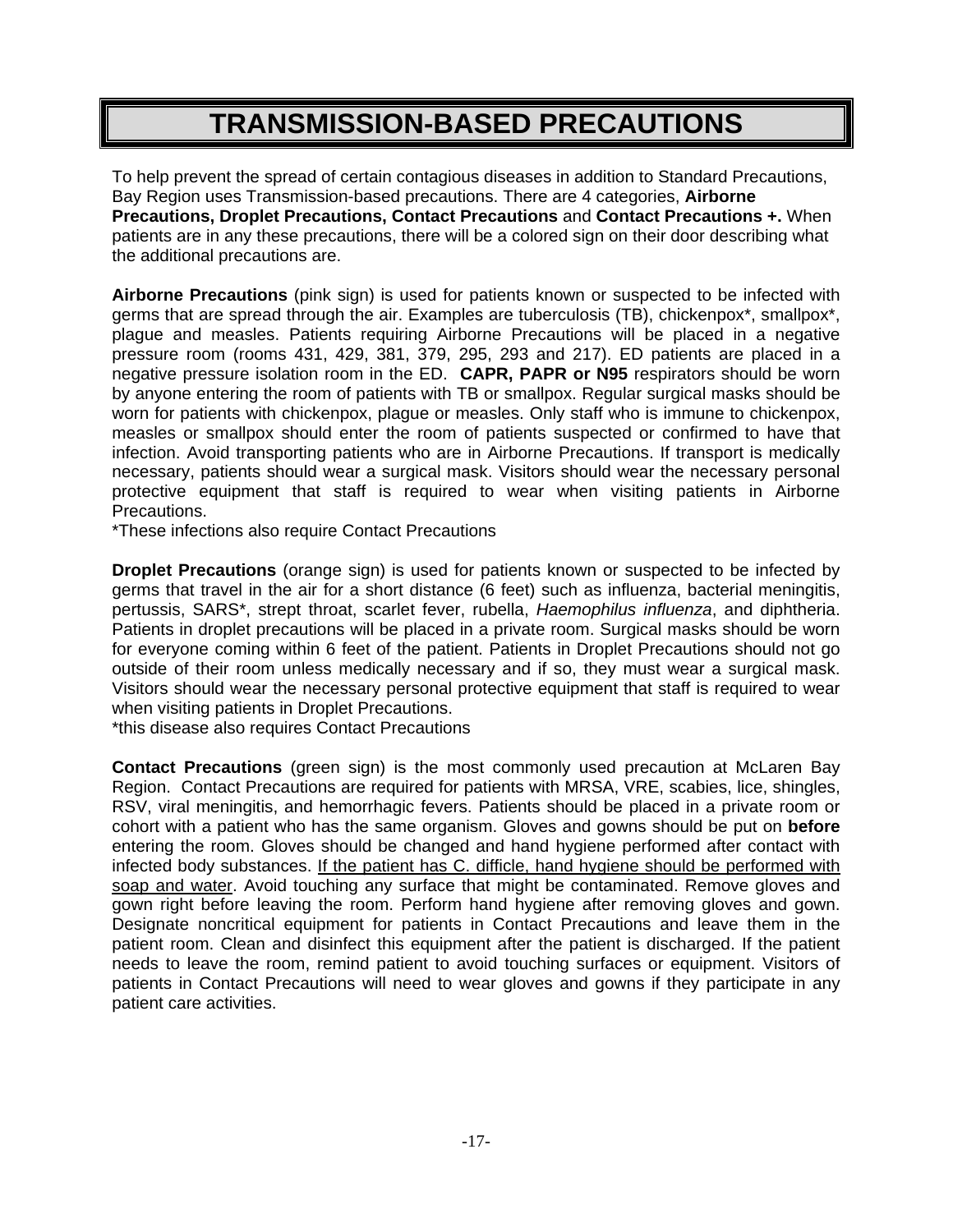**Contact Precautions Plus** (golden rod sign) Contact Precautions + are required for patients with, C. difficle, infectious diarrhea (Shigella, Norovirus, Hepatitis A, rotavirus, E. coli O157:H7). Gloves and gowns should be put on **before** entering the room. Gloves should be changed and hand hygiene performed after contact with infected body substances. Hand hygiene should be performed with soap and water. Avoid touching any surface that might be contaminated. Remove gloves and gown right before leaving the room. Perform hand hygiene with soap and water after removing gloves and gown.

#### **MDRO**

At McLaren Bay Region, we require patients with active or a history of MDRO (Multi-Drug Resistant Organism) to be placed in Contact Precautions. Patients active with the same MDRO can be placed in the same room but patients with a history of a MDRO require a private room. Patient's face sheet will be flagged with "MDRO" to help alert staff that the patient has a history of or currently has a MDRO. Since this flag system has been initiated, our hospital acquired MRSA has decreased by over 50%.

#### **Other Notes**

Disposable dishes are NOT required for patients in any of the above precautions. No special requirements are needed for laundry. Cubical curtains do not have to be changed unless they are visibly soiled or if the patient had a bad case of head lice. No special terminal cleaning of the walls is required.

If you have any questions, please contact Infection Control at ext. 49503.

### **QUESTIONS (TRANSMISSION-BASED PRECAUTIONS)**

- 1. **Airborne Precautions require patients to be in a negative pressure room.** 
	- a. True
	- b. False
- 2. **Contact precautions require staff to wear gloves and gowns prior to entering patient's room.** 
	- a. True
	- b. False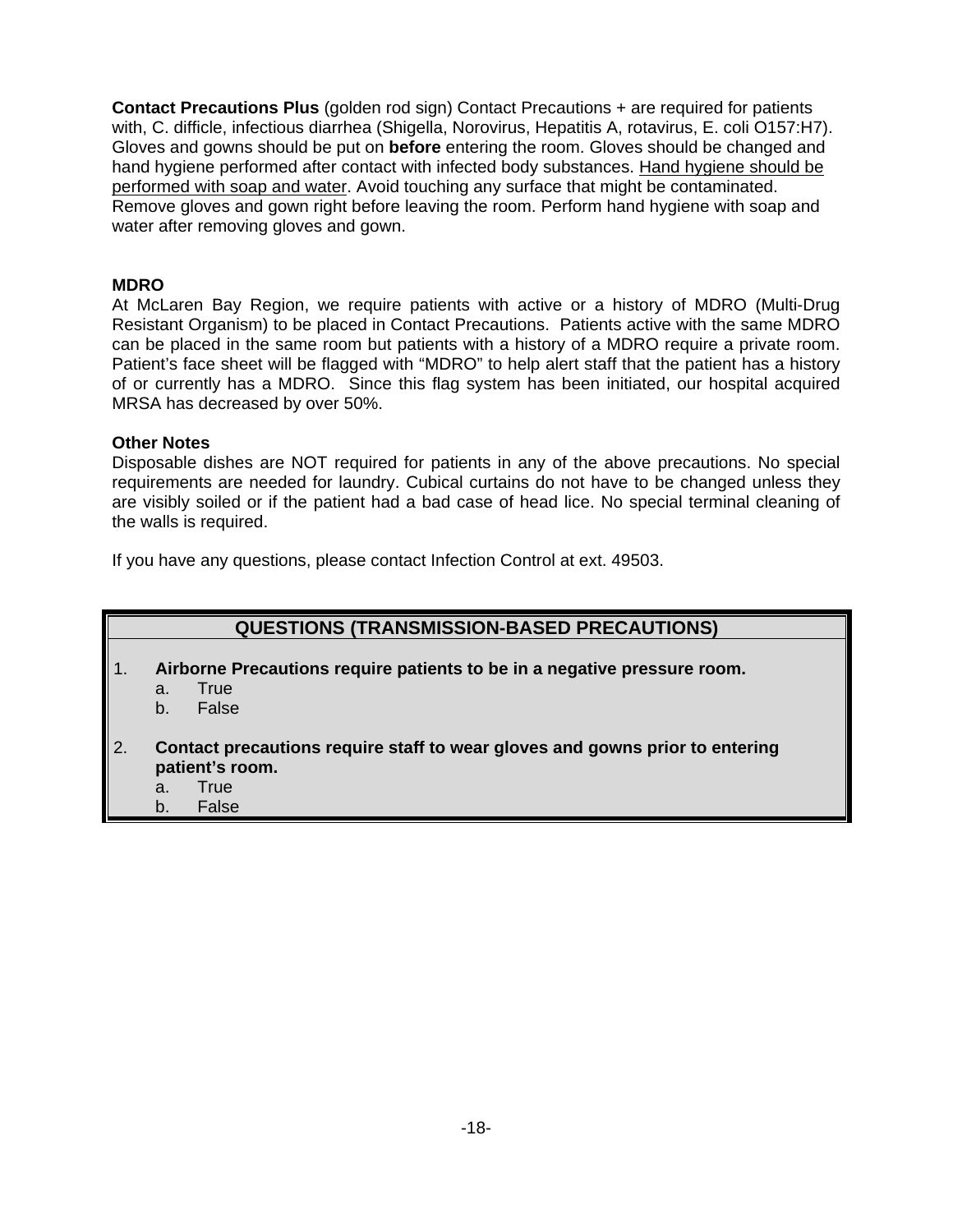## **SEXUAL HARASSMENT IN THE WORKPLACE**

McLaren Bay Region's policy is that all volunteers have a right to work in an environment free from unlawful discrimination, including sexual harassment. Effective working relationships between employees or volunteers must be based on mutual respect. Sexual harassment is inconsistent with effective working relationships and the objectives and efficient operation of Bay Region.

Bay Region recognizes that sexual harassment is behavior that may cause distress among staff and affect overall morale within the work environment. (see Administration Policy #229.00 Code of Conduct).

Sexual Harassment is covered under two Civil Rights Act. The Michigan Elliott-Larsen Civil Rights Act and Title VII of the Federal Civil Rights Act of 1964. Both Acts prohibit employment discrimination on the basis of sex. Sexual harassment may constitute unlawful sexual discrimination. Bay Region realizes that this is a "sensitive" topic to address.

#### **Sexual Harassment Definitions:**

**-Sexual Coercion "Quid Pro Quo" -** Employment and/or employment decisions that are conditioned on an volunteer's acceptance or rejection of unwelcome sexual behavior. An employer is "strictly" liable.

• Bay Region's policy is that no supervisor or agent of Bay Region shall threaten or imply, either explicitly or implicitly. That an volunteer's refusal to submit to offensive sexual advances, requests for sexual favors, or other verbal or physical conduct of a sexual nature will adversely affect the volunteer's employment, evaluation, assigned duties or shifts.

**-Work Environment Harassment** – Severe, pervasive, and unwelcome conduct of a sexual nature that unreasonably interferes with an volunteer's work performance or creates an intimidating, hostile or offensive work environment. An employer is liable **IF** the employer knows/should have known about the harassment **AND** the employer fails to take prompt and appropriate corrective action.

#### **Elements of Work Environment Harassment:**

- Sexual in Nature
- Unwelcome
- Based on Sex/Sexist hostility
- Severity
- Frequency/pervasiveness

#### **Examples of Work Environment Sexual Harassment:**

- Sexual comments, innuendoes and jokes.
- Sexual cartoons and materials.
- Sexually suggestive slides, posters, calendars, and software programs.
- Giving hugs, touching, hanging around or following a person
- Repeatedly asking for a date from a person who is not interested.
- Asking a question about sexual experiences.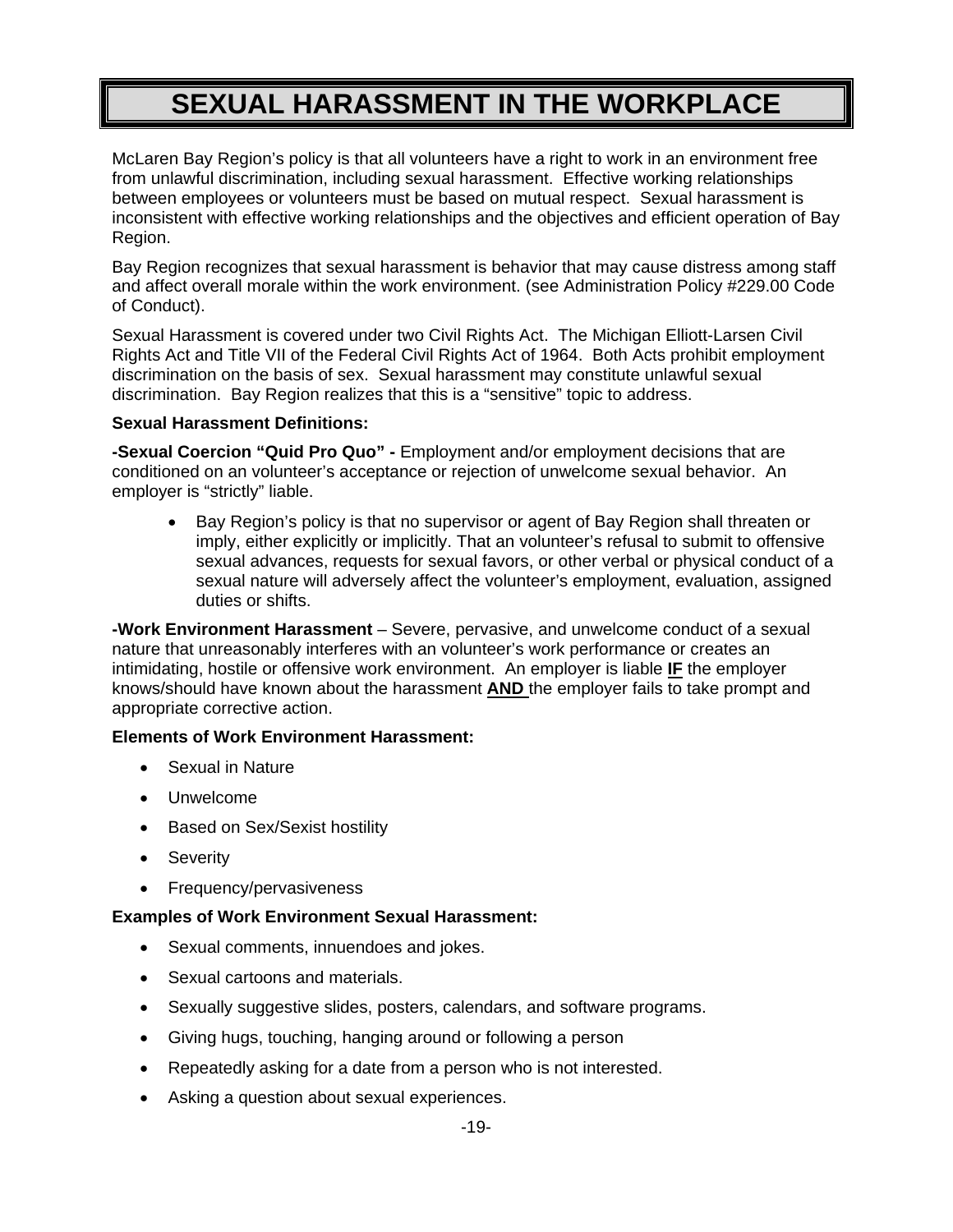An employee with an allegation of sexual harassment in the work place has the option of:

- confidentially reporting the allegation to their immediate Manager/Supervisor, or
- confidentially reporting the allegation directly to a Corporate President or Vice President, or
- confidentially reporting the allegation directly to their HR Consultant, Manager or Vice President of Human Resources.

Bay Region prohibits sexual harassment of employees or volunteers in any form. Bay Region will consider a confirmed charge of sexual harassment in the work place a violation of our Rules and Regulations, subject to disciplinary action, including discharge. Retaliatory action against an employee who alleges sexual harassment will not be tolerated by Bay Region.

### **QUESTIONS (Sexual Harassment)**

#### 1. **Which of the following is not an example of sexual harassment?**

- a. Sexual Cartoons
- b. Giving hugs, touching or hanging around or following a person
- c. Bringing in cupcakes for your department/unit.
- 2. **Continually asking a co-worker to go on a date, could be considered sexual harassment.** 
	- a. True
	- b. False
- 3. **Example: Employee A is telling Employee B a joke that has sexual innuendoes. Unknown to the two employees, Employee C overhears the joke and is offended. This could potentially be sexual harassment.** 
	- a. True
	- b. False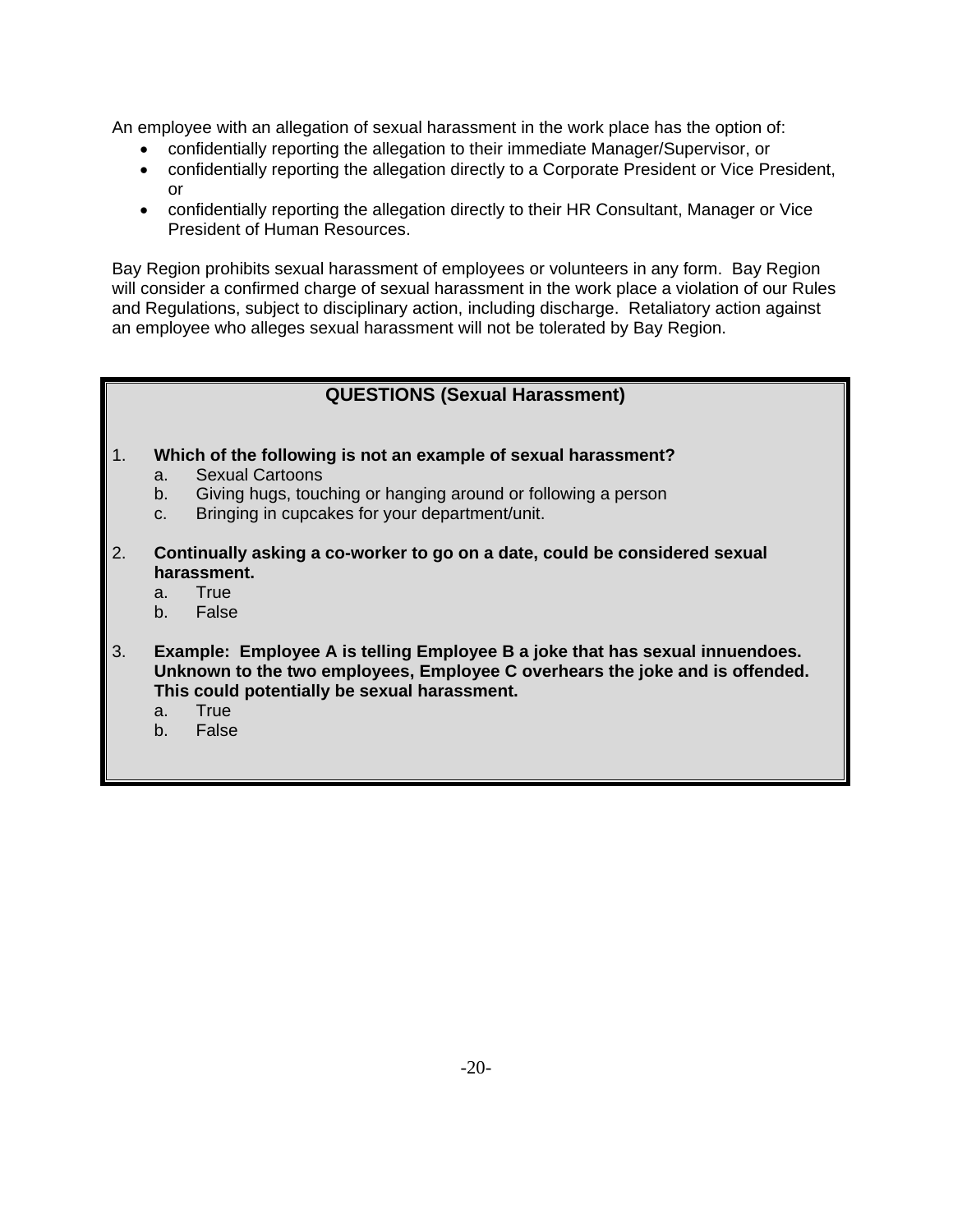## **VISITOR FALLS ON McLAREN BAY REGION PROPERTY**

When you witness a visitor falling on hospital property, i.e., parking lot, cafeteria, hallway, etc., you will need to assist the visitor and provide the necessary care.

Contact Security to document the event at the East Campus. They will investigate the area and write a report and take pictures if necessary of the area where the individual fell.

If you are at the West Campus or one of the off-sites, please complete an Improvement Report and document whether there was water on the floor, ice in the parking lot where the fell, etc.

Risk Management will investigate the claim.

Don't tell people we will take care of the expenses. If the patient is seen in the Emergency Department and we did not contribute in anyway to the fall, they will be responsible.

**QUESTIONS (Visitor Falls on Bay Region Property)**

1. **If you witness a visitor falling on hospital property, you need to call Security.** 

- a. True
- b. False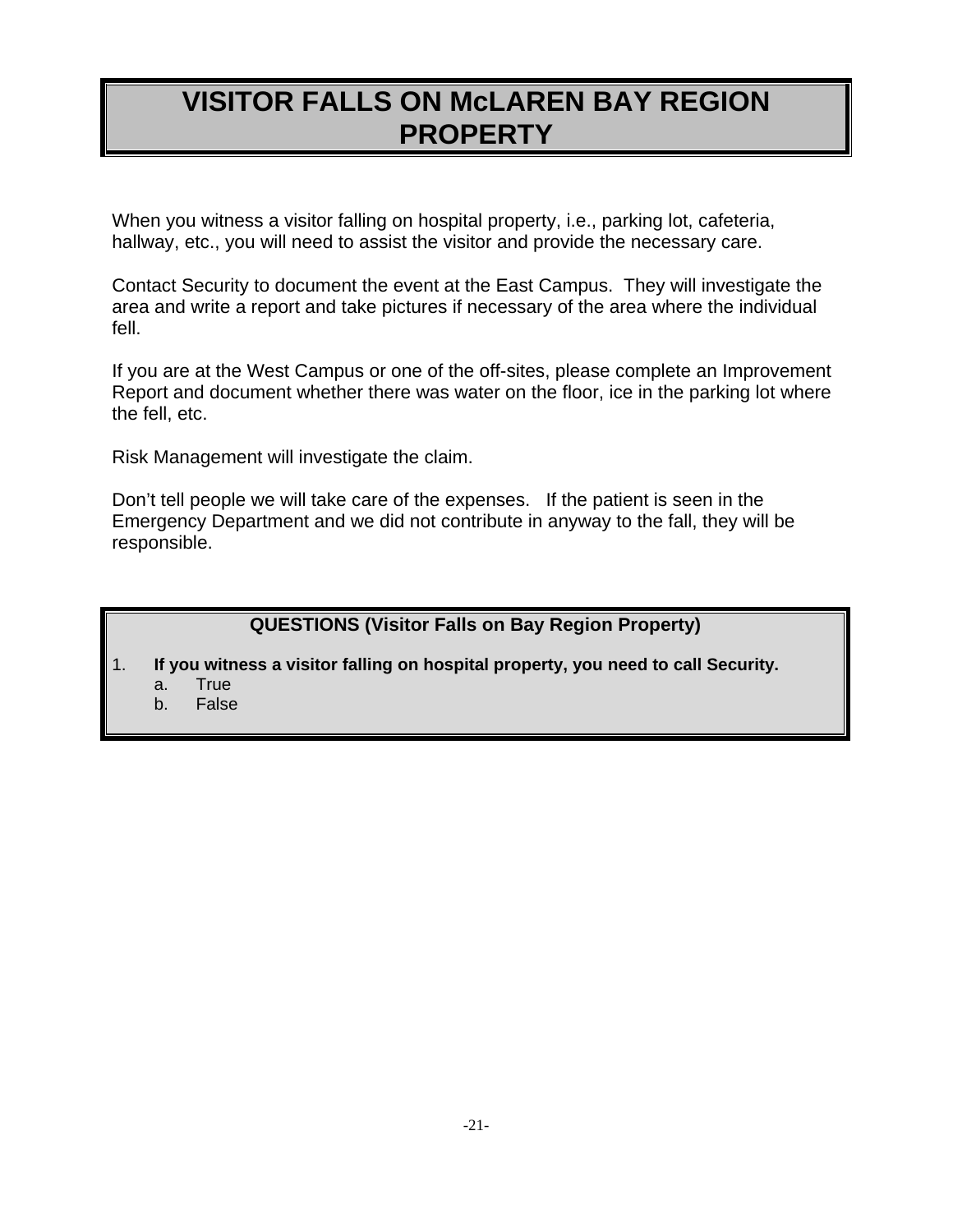## COMPRESSED GAS CYLINDER SAFETY

- Assure compressed gas cylinders are properly secured at all times.
- Make sure cylinder is secured against tipping or rolling, even when empty.
- Always transport cylinders in approved carts or carrier.

Examples of unsecured cylinders: